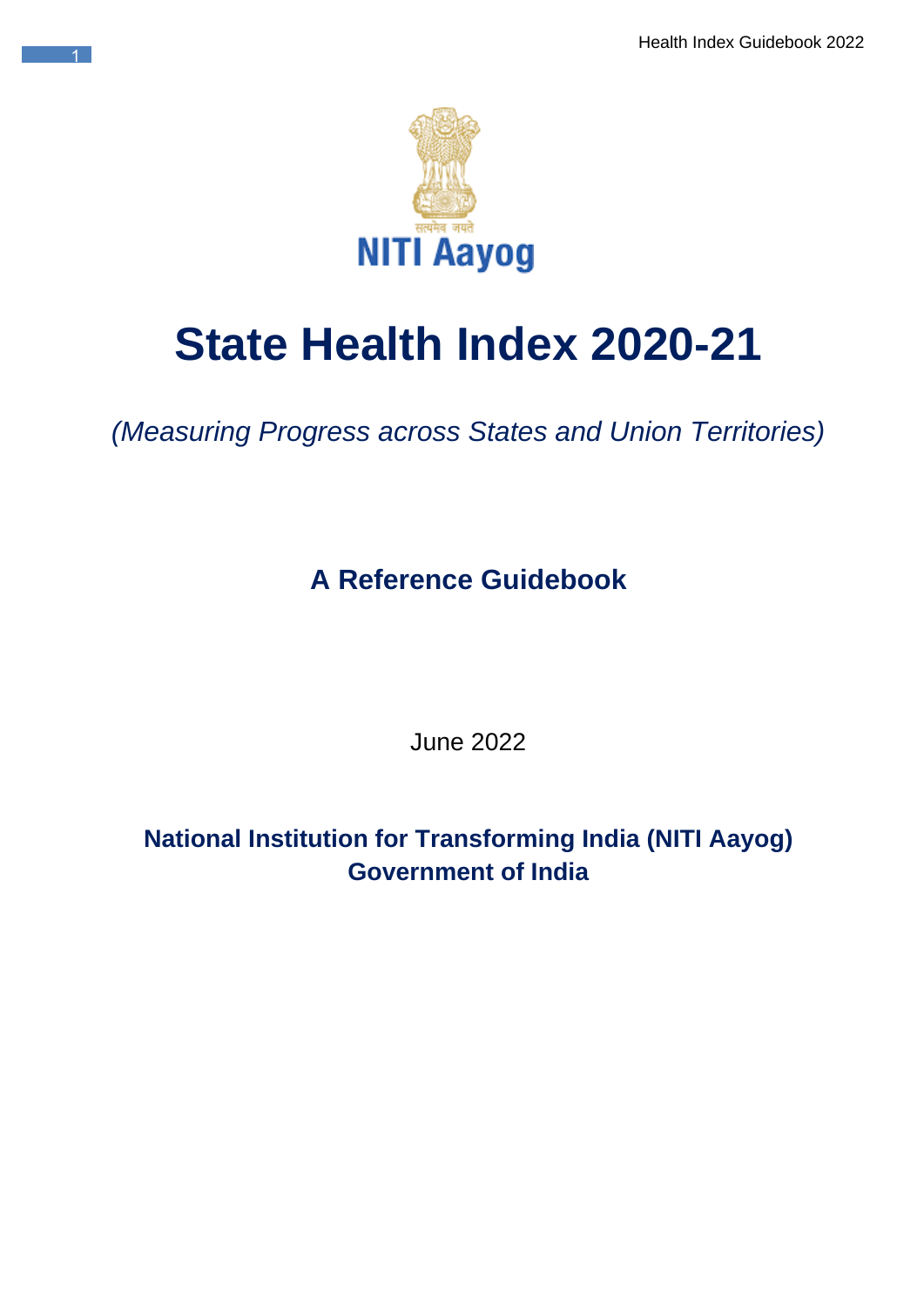# **Table of Contents**

| The minimum and maximum values of each indicator will be ascertained based on<br>the values for that indicator across States within the grouping of States (Larger                                                                                                                                                                                                                                                                                                                                                                           |
|----------------------------------------------------------------------------------------------------------------------------------------------------------------------------------------------------------------------------------------------------------------------------------------------------------------------------------------------------------------------------------------------------------------------------------------------------------------------------------------------------------------------------------------------|
|                                                                                                                                                                                                                                                                                                                                                                                                                                                                                                                                              |
|                                                                                                                                                                                                                                                                                                                                                                                                                                                                                                                                              |
|                                                                                                                                                                                                                                                                                                                                                                                                                                                                                                                                              |
|                                                                                                                                                                                                                                                                                                                                                                                                                                                                                                                                              |
|                                                                                                                                                                                                                                                                                                                                                                                                                                                                                                                                              |
| Indicator 1.2.1 - Modern Contraceptive Prevalence Rate (MCPR)14<br>Indicator 1.2.3 (a) - Proportion of ANC registered within the first trimester against total<br>Indicator 1.2.3 (b)- Proportion of pregnant women who received 4 or more ANCs15<br>Indicator 1.2.7 – Proportion of people living with HIV (PLHIV) on antiretroviral therapy                                                                                                                                                                                                |
|                                                                                                                                                                                                                                                                                                                                                                                                                                                                                                                                              |
| Indicator 2.1.1 - Data Integrity Measure: Institutional deliveries and ANC registered within                                                                                                                                                                                                                                                                                                                                                                                                                                                 |
| Indicator 2.2.1 – Average occupancy of an officer (in months), combined for three key<br>Indicator 2.2.2 - Average occupancy of a full-time officer (in months) for all the districts in<br>last three years – District Chief Medical Officers (CMOs) or equivalent post (heading<br>Indicator 2.2.3 - Number of days taken for transfer of National Health Mission (NHM)<br>fund from State Treasury to implementation agency (Department/Society) based on<br>Indicator 2.2.4 - Proportion of State Government Health Expenditure to Total |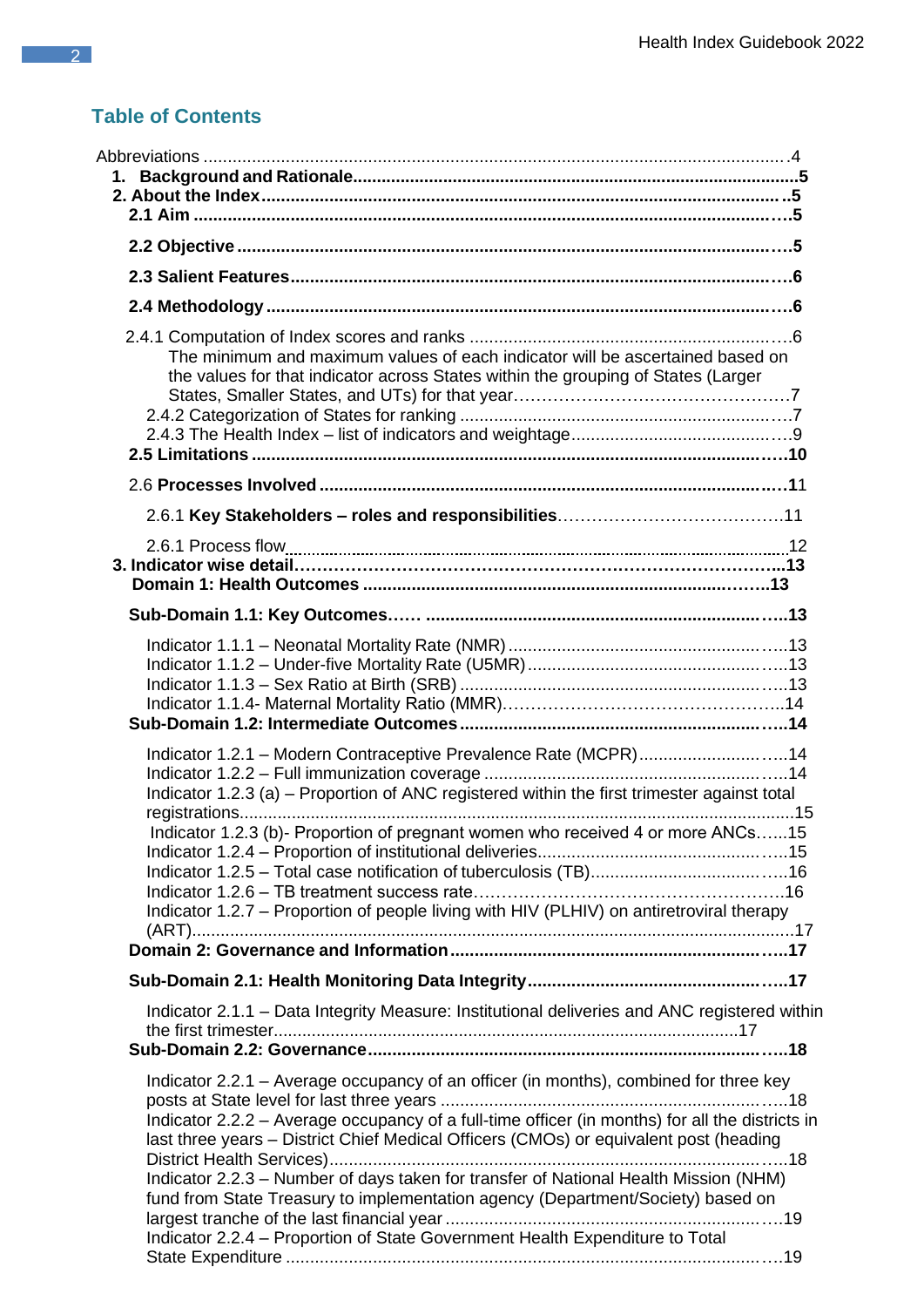| 20                                                                                                                                                                                                                                                                                                                                                                      |
|-------------------------------------------------------------------------------------------------------------------------------------------------------------------------------------------------------------------------------------------------------------------------------------------------------------------------------------------------------------------------|
|                                                                                                                                                                                                                                                                                                                                                                         |
| Indicator 3.1.1. – Proportion of shortfall of health care providers (regular + contractual)<br>against required number of health care providers in public health facilities20<br>Indicator 3.1.2 – Proportion of total staff (regular + contractual) covered under a<br>functional IT enabled integrated Human Resources Management Information System<br>(HRMIS)<br>20 |
| (HRMIS) manufacture and the matter of the matter of the matter of the matter of the locator 3.1.3.a – Proportion of specified type of facilities functioning as First Referral                                                                                                                                                                                          |
|                                                                                                                                                                                                                                                                                                                                                                         |
| Indicator 3.1.3.b – Proportion of public health facilities with Kayakalp score >70%                                                                                                                                                                                                                                                                                     |
| Indicator 3.1.4 - Proportion of functional Health and Wellness Centres 22                                                                                                                                                                                                                                                                                               |
| Indicator 3.1.5 – Proportion of district hospitals with functional Critical Care Units                                                                                                                                                                                                                                                                                  |
|                                                                                                                                                                                                                                                                                                                                                                         |
| -23                                                                                                                                                                                                                                                                                                                                                                     |
| Indicator 3.1.7 - Completeness of Integrated Disease Surveillance Programme                                                                                                                                                                                                                                                                                             |
| (IDSP) reporting of P and L forms<br>23                                                                                                                                                                                                                                                                                                                                 |
| Indicator 3.1.8.a – Proportion of public health facilities with accreditation certificates                                                                                                                                                                                                                                                                              |
|                                                                                                                                                                                                                                                                                                                                                                         |
| Indicator 3.1.8.b. i. - Proportion of labour room of Medical Colleges, District                                                                                                                                                                                                                                                                                         |
| Hospitals, Sub-District Hospitals and CHCs certified under LaQshya 24<br>Indicator 3.1.8.b. ii.- Proportion of Maternity OTs of Medical Colleges, District<br>Hospitals, Sub-District Hospitals and CHCs certified under LaQshya25                                                                                                                                      |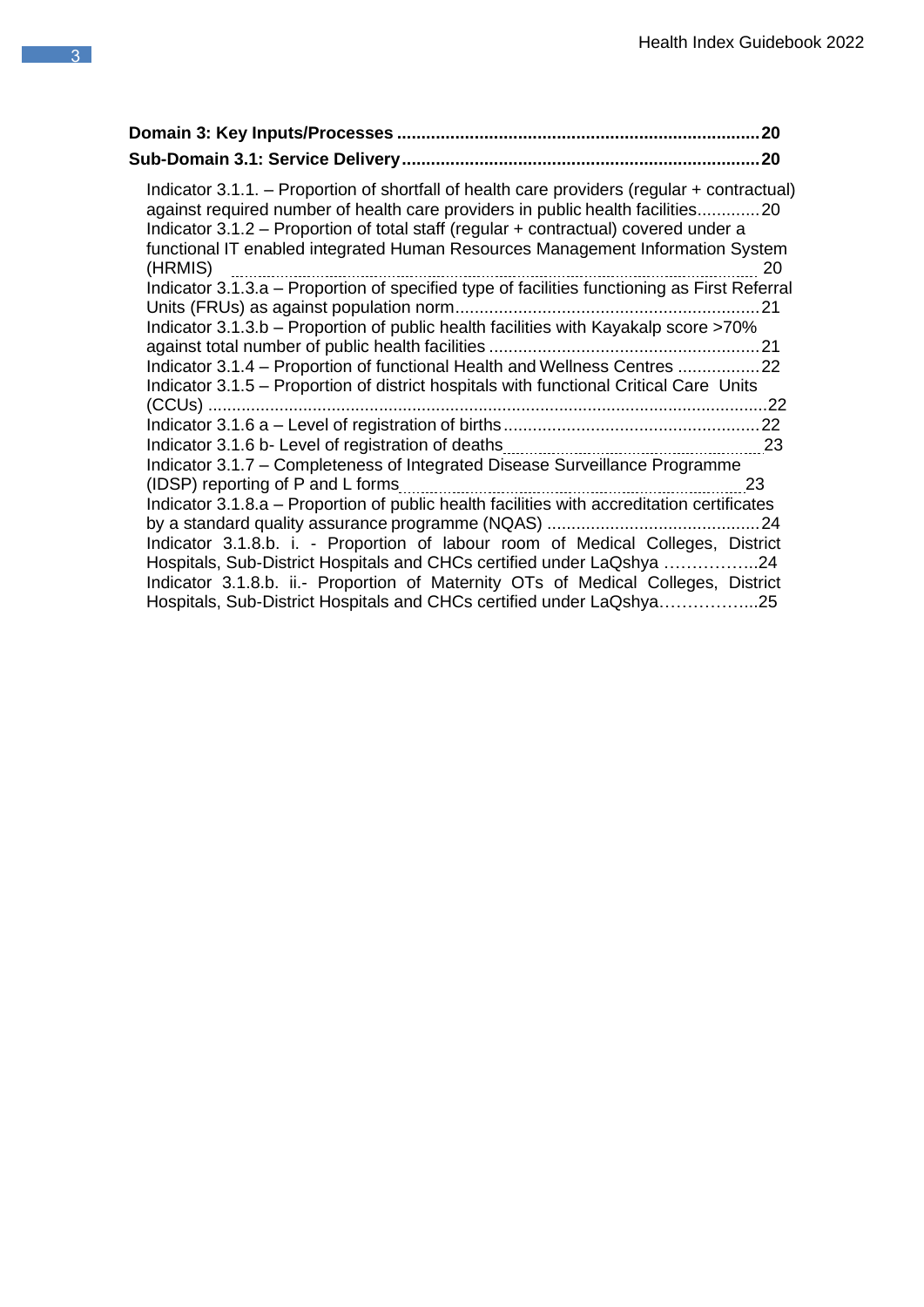## **Abbreviations**

| ANC          | Antenatal Care                                                      |
|--------------|---------------------------------------------------------------------|
| ANM          | <b>Auxiliary Nurse Midwife</b>                                      |
| ART          | <b>Antiretroviral Therapy</b>                                       |
| BY           | Base Year                                                           |
| <b>BCG</b>   | <b>Bacillus Calmette–Guerin</b>                                     |
| CCU          | <b>Cardiac Care Unit</b>                                            |
| <b>CHC</b>   | <b>Community Health Centre</b>                                      |
| <b>CMO</b>   | <b>Chief Medical Officer</b>                                        |
| CRS          | <b>Civil Registration System</b>                                    |
| DH           | <b>District Hospital</b>                                            |
| DPT          |                                                                     |
| ENT          | Diphtheria, Pertussis, and Tetanus<br>Ear-Nose-Throat               |
|              |                                                                     |
| <b>FRU</b>   | <b>First Referral Unit</b>                                          |
| HIV.         | Human Immunodeficiency Virus                                        |
| <b>HMIS</b>  | Health Management Information System                                |
| <b>HRMIS</b> | Human Resources Management Information System                       |
| HWC          | <b>Health and Wellness Centre</b>                                   |
| <b>IDSP</b>  | Integrated Disease Surveillance Programme                           |
| ΙT           | Information Technology                                              |
| <b>IPHS</b>  | Indian Public Health Standards                                      |
| IVA          | <b>Independent Validation Agency</b>                                |
| MIS          | <b>Management Information Systems</b>                               |
| MMR          | <b>Maternal Mortality Ratio</b>                                     |
| МO           | <b>Medical Officer</b>                                              |
| MoHFW        | Ministry of Health and Family Welfare                               |
| <b>NABH</b>  | National Accreditation Board for Hospitals and Healthcare Providers |
| <b>NACO</b>  | National AIDS Control Organization                                  |
| <b>NCDs</b>  | Non-communicable Diseases                                           |
| NE           | North-east                                                          |
| <b>NFHS</b>  | <b>National Family Health Survey</b>                                |
| <b>NHM</b>   | <b>National Health Mission</b>                                      |
| NITI         | National Institution for Transforming India                         |
| <b>NMR</b>   | <b>Neonatal Mortality Rate</b>                                      |
| <b>NTEP</b>  | National Tuberculosis Elimination Program                           |
| <b>NQAS</b>  | <b>National Quality Assurance Standards</b>                         |
| <b>OPV</b>   | Oral Polio Vaccine                                                  |
| <b>ORGI</b>  | Office of the Registrar General and Census Commissioner of          |
| India PHC    | <b>Primary Health Centre</b>                                        |
| <b>PLHIV</b> | People living with HIV/AIDS                                         |
| RBI          | Reserve Bank of India                                               |
| <b>RNTCP</b> | Revised National Tuberculosis Control Programme                     |
| <b>RU</b>    | <b>Reporting Unit</b>                                               |
| <b>RY</b>    | Reference Year                                                      |
| SC           | Sub-Centre                                                          |
| <b>SDG</b>   | Sustainable Development Goals                                       |
|              |                                                                     |
| <b>SDH</b>   | <b>Sub District Hospital</b><br>Sex Ratio at Birth                  |
| <b>SRB</b>   |                                                                     |
| <b>SRS</b>   | Sample Registration System                                          |
| ТA           | <b>Technical Assistance</b>                                         |
| TВ           | Tuberculosis                                                        |
| U5MR         | <b>Under Five Mortality Rate</b>                                    |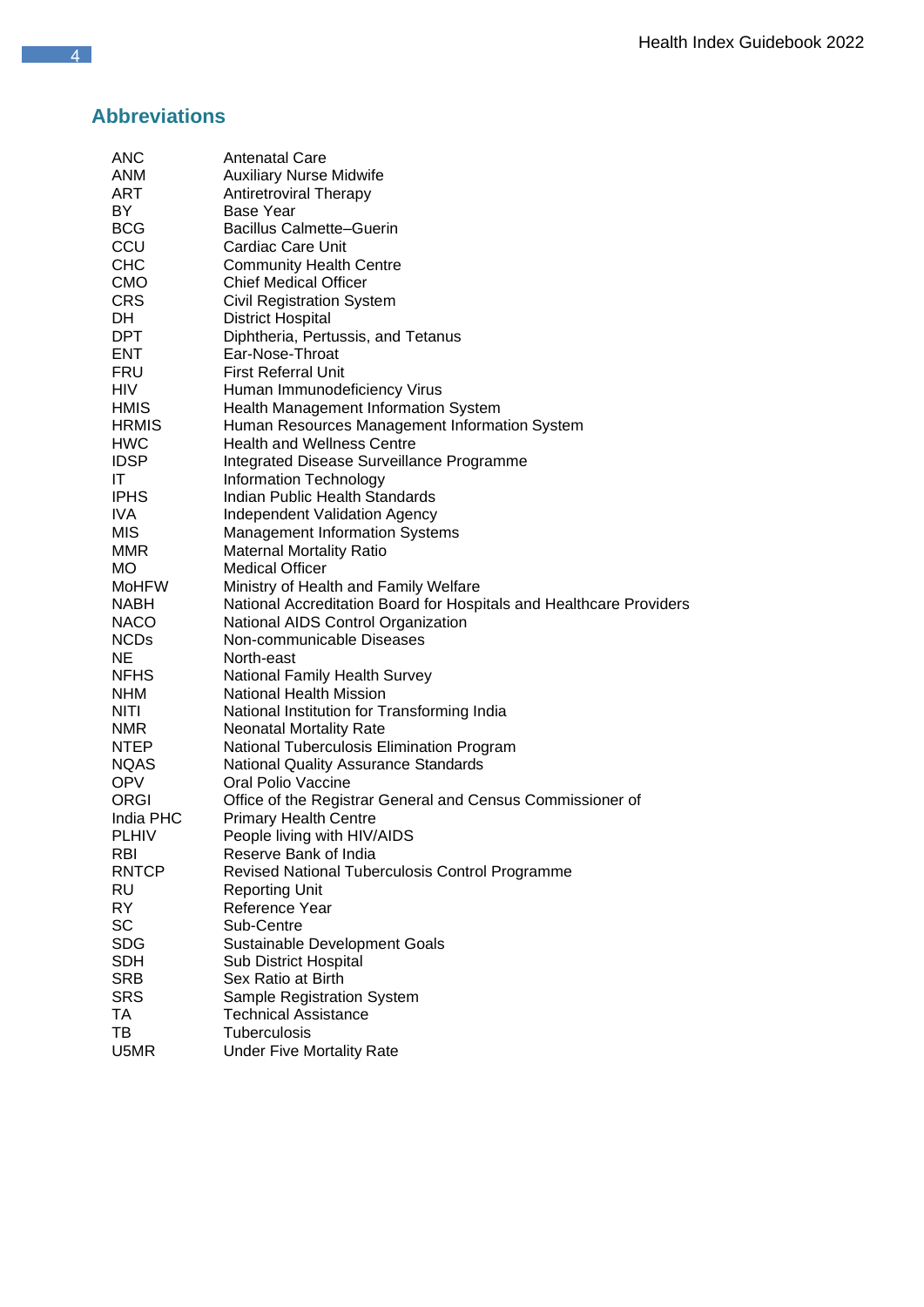## <span id="page-4-0"></span>**1. Background and Rationale**

The National Development Agenda unanimously agreed to by all the State Chief Ministers and the Lieutenant Governors of Union Territories (UTs) in 2015 had inter alia identified education, health, nutrition, women and children as priority sectors requiring urgent action. To fulfill the National Development Agenda, it is imperative to make rapid improvement in these sectors. India, along with other countries, has also committed itself to adopting the Sustainable Development Goals (SDGs) to end poverty, protect the planet, and ensure prosperity for all as part of the new global sustainable development agenda to be fulfilled by 2030.

As the nodal agency responsible for charting India's quest for attaining the commitments under the SDGs, the National Institution for Transforming India (NITI Aayog) has been mandated with transforming India by exercising thought leadership and by invoking the instruments of cooperative and competitive federalism, focusing the attention of the State Governments and Union Ministries on achieving outcomes. It is in this context that NITI Aayog had spearheaded the Health Index initiative in 2017 in collaboration with the Ministry of Health & Family Welfare (MoHFW) and with technical assistance from the World Bank, to measure the annual performance of States and UTs on a variety of indicators – Health Outcomes, Governance and Processes.

"Healthy States, Progressive India"- the report on the fourth round of the Health Index was released on 27.12.2021. The report has measured the annual performance of the States and UTs, over the period 2019-20 (Reference Year) and 2018-19 (Base Year) and ranked States and UTs on the basis of incremental change, while also providing an overall status of States/UTs' performance and helping identify specific areas of improvement. In this regard, the World Bank continues to provide technical assistance to the NITI Aayog on the fifth round of the Health Index which will cover the period 2020-21 (Reference Year) and 2019-20 (Base Year) and will focus on measuring and highlighting incremental improvement in the States and UTs.

The indicators, methodology and categorization of States and UTs in the fifth round of the Health Index will be broadly consistent with the first round with a total of 24 indicators grouped in the domains of Health Outcomes, Governance and Information, and Key Inputs and Processes. The interactive web portal developed and hosted by NITI Aayog with pre-designed format from the first round will be used by States and UTs to submit data on identified indicators for the Health Index in the fifth round. Subsequently, the data will be verified by an independent validation agency (IVA) prior to computing the Index and ranks for all the States and UT's. As in the previous round, the States will be ranked in three categories to ensure comparison among similar entities – Larger States, Smaller States, and UTs.

## <span id="page-4-2"></span><span id="page-4-1"></span>**2. About the Index**

#### **2.1 Aim**

To promote a co-operative and competitive spirit amongst the States and UTs to rapidly bring about transformative action in achieving the desired health outcomes.

#### <span id="page-4-3"></span>**2.2 Objective**

To release a composite Health Index based on key health outcomes and other Governance and service delivery indicators and to generate Health Index scores and rankings for different categories of the States and UTs based on year-to-year progress (incremental performance) and overall performance.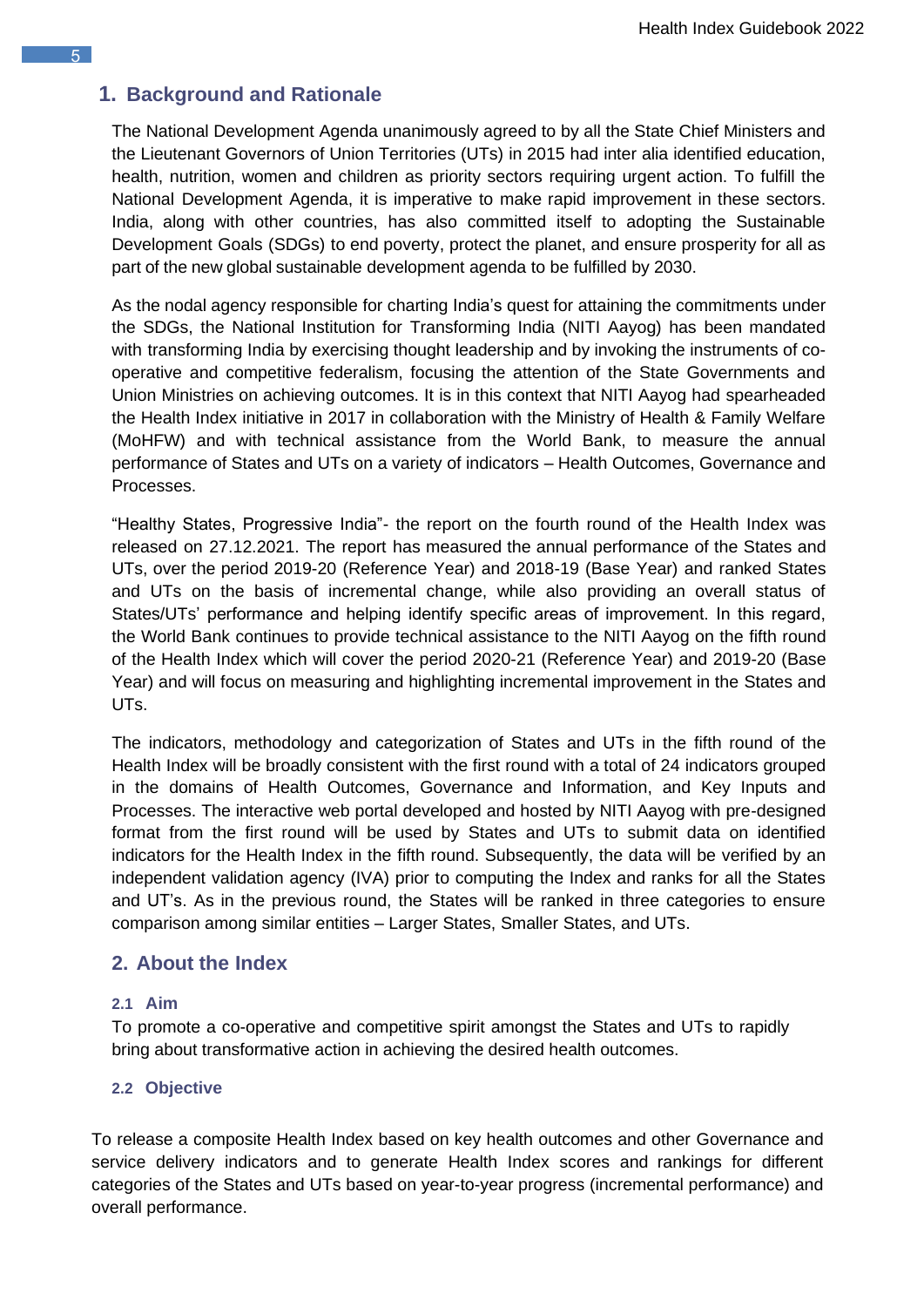#### <span id="page-5-0"></span>**2.3 Salient Features**

- The Health Index consists of a limited set of relevant indicators categorized in the domains of Health Outcomes, Governance and Information, and Key Inputs and Processes.
- Health Outcomes are assigned the highest weight, as these remain the focusof performance.
- Indicators have been selected on the basis of their importance and availability of reliable data at least annually from existing data sources such as the Sample Registration System (SRS), Civil Registration System (CRS) and Health Management Information Systems (HMIS).
- Data on indicators and Index calculations will be validated by the IVA.
- A composite Index will be calculated as a weighted average of various indicators, focused on measuring the state of health in each State and UT for a base year (2019- 20) and a reference year (2020-21).
- The change in the Index score of each State from the Base Year to a Reference Year will measure the incremental progress of each State.
- States and UTs are grouped in three categories to ensure comparison among similar entities, namely 20 Larger States, 8 Smaller States, and 8 UTs.

## <span id="page-5-1"></span>**2.4 Methodology**

#### <span id="page-5-2"></span>2.4.1 Computation of Index scores and ranks

After validation of data by the IVA, data submitted by the States and pre-entered from established sources will be used for the Health Index score calculations. Each indicator value will be scaled, based on the nature of the indicator. For positive indicators, where *higher the value, better the performance* (e.g. service coverage indicators), the scaled value (S<sub>i</sub>) for the i<sup>th</sup> indicator, with data value as  $X_i$ . Will be calculated as follows:

Scaled value (Si) for positive indicator = 
$$
\frac{(Xi - Minimum value) \times 100}{(Maximum value - Minimum value)}
$$

\n(Maximum value - Minimum value)

Similarly, for negative indicators where *lower the value, better the performance* [e.g. Neonatal Mortality Rate **(**NMR)**,** Under 5 Mortality Rate (U5MR), Maternal Mortality Rate (MMR), Data integrity measure: Institutional deliveries & ANC registered within first trimester and human resource shortfall], the scaled value will be calculated as follows:

| Scaled value $(S_i)$ for negative indicator = | (Maximum value $- X_i$ ) x 100  |  |  |
|-----------------------------------------------|---------------------------------|--|--|
|                                               | (Maximum value – Minimum value) |  |  |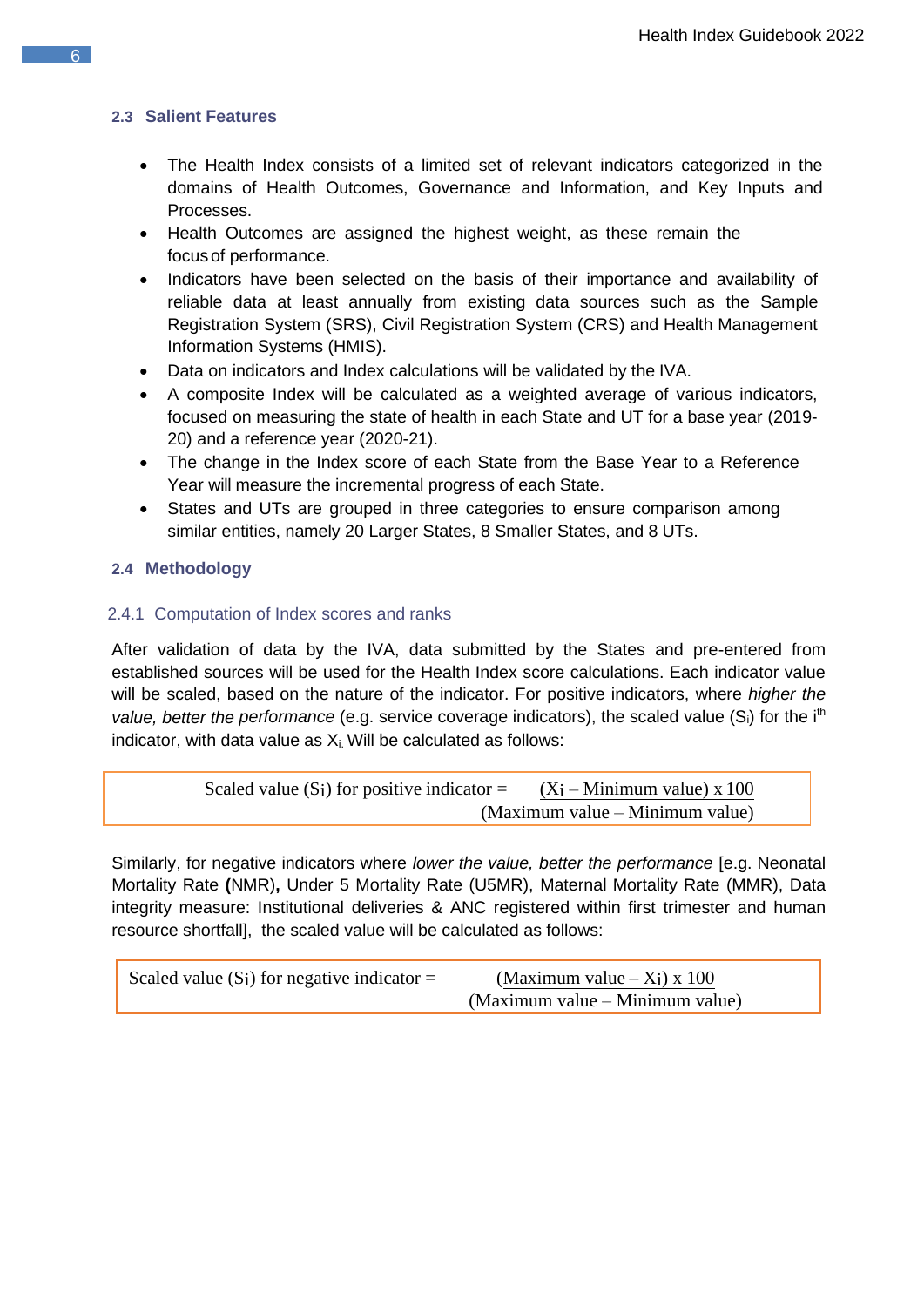The minimum and maximum values of each indicator will be ascertained based on the values for that indicator across States within the grouping of States (Larger States, Smaller States, and UTs) for that year.

The scaled value for each indicator will lie between the range of 0 to 100. Thus, for a positive indicator such as institutional deliveries, the State with the lowest institutional deliveries will get a scaled value of 0, while the State with the highest institutional deliveries will get a scaled value of 100. Similarly, for a negative indicator such as Neonatal Mortality Ratio (NMR), the State with the highest NMR will get a scaled value of 0, while the State with the lowest NMR will get a scaled value of 100. Accordingly, the scaled value of other States will lie between 0 and 100 in both cases.

Based on the above scaled values (Si), a composite Index score will then be calculated for the base year (2019-20) and reference year (2020-21) after application of the weights using the following formula:

#### **Composite Index = Σ Wi**∗**Si Σ Wi**

where  $W_i$  is the weight for  $i<sup>th</sup>$  indicator.

The composite Index score will provide the overall performance and domain-wise performance for each State and UT and will be used for generating overall performance ranks.

Incremental performance from base year (2019-20) composite scores to reference year (2020-21) composite scores will also be measured and used in ranking.

#### 2.4.2 Categorization of States for ranking

As in the first round, based on the availability of data and the fact that similar States should be compared, the States will be ranked in three categories, namely Larger States, Smaller States and URs (Table 2.1). The states have been categorized as follows for the fifth round. This categorization has also been adopted as the SRS data on health outcomes [NMR, U5MR, Sex Ratio at Birth (SRB) and Maternal Mortality Ratio] are not available for eight Smaller States and UTs.

<span id="page-6-0"></span>

|                                    |                                           | .<br><b>UNIVERSITY OF UNIVERSITY OF S</b>                                                                                                                                                                                                     |
|------------------------------------|-------------------------------------------|-----------------------------------------------------------------------------------------------------------------------------------------------------------------------------------------------------------------------------------------------|
| Category                           | <b>Number</b><br>of States<br>and<br>UT's | <b>States and</b><br>UT's                                                                                                                                                                                                                     |
| <b>Larger States</b>               | 20                                        | Andhra Pradesh, Assam, Bihar, Chhattisgarh, Gujarat, Haryana,<br>Himachal Pradesh, Jharkhand, Karnataka, Kerala, Madhya<br>Pradesh, Maharashtra, Odisha, Punjab, Rajasthan, Tamil Nadu,<br>Telangana, Uttar Pradesh, Uttarakhand, West Bengal |
| <b>Smaller States</b>              | 8                                         | Arunachal Pradesh, Goa, Manipur, Meghalaya, Mizoram,<br>Nagaland, Sikkim, Tripura                                                                                                                                                             |
| <b>Union</b><br><b>Territories</b> | 8                                         | Andaman & Nicobar, Chandigarh, Dadra and Nagar Haveli and<br>Daman & Diu, Delhi, Jammu and Kashmir, Ladakh,<br>Lakshadweep and Puducherry                                                                                                     |

#### **Table 2.1 – Categorization of States and UT's**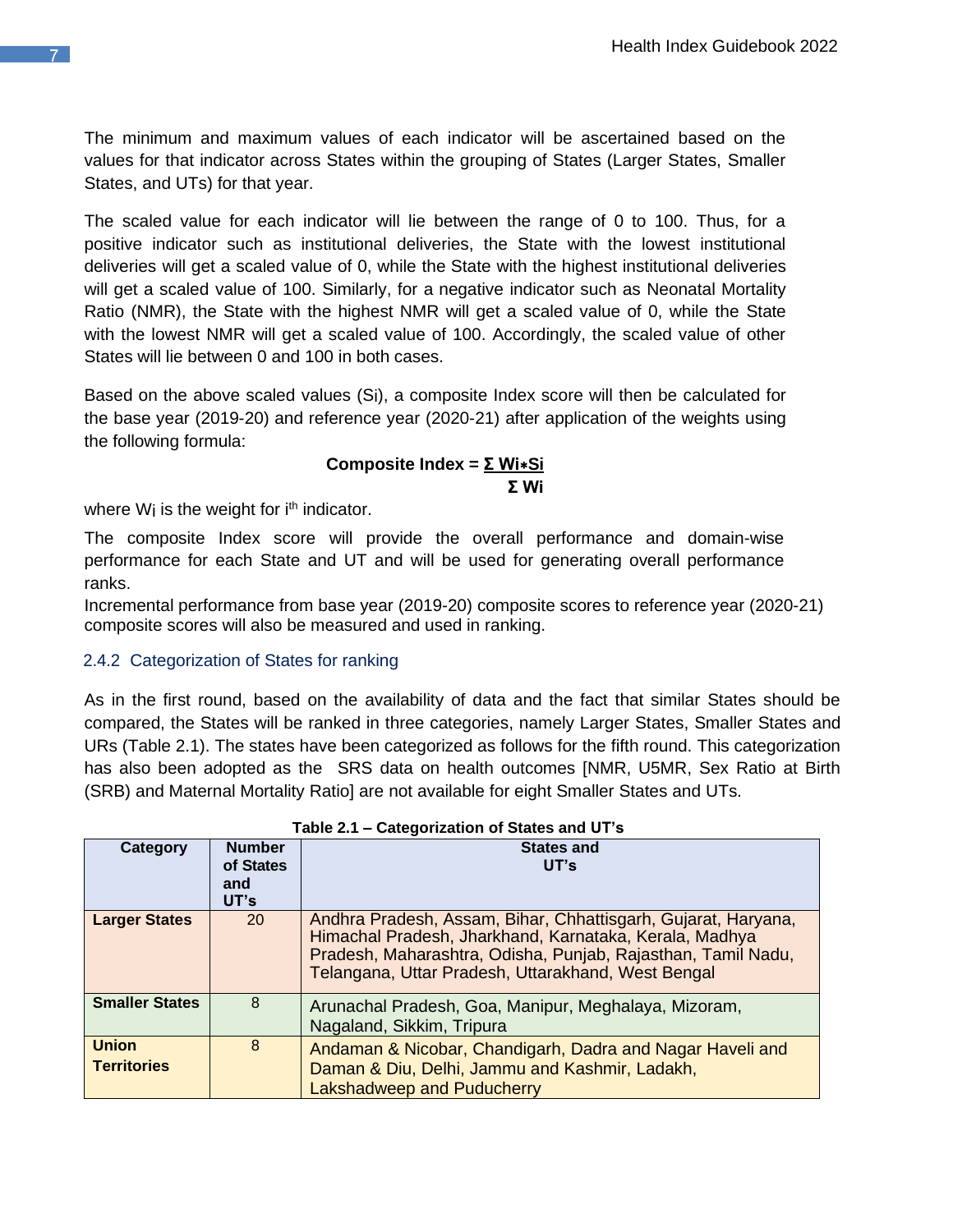#### 2.4.3 The Health Index – list of indicators and weightage

The Health Index is a weighted composite Index based on 24 indicators grouped in the domains of Health Outcomes, Governance and Information, and Key Inputs and Processes.

Each domain has been assigned weights based on its importance. Within a domain or sub- domain, the weight has been equally distributed among the indicators in that domain or sub- domain. Table 2.2 provides a snapshot of the number of indicators in each domain and sub- domain along with weights, while Table 2.3 provides the list of Health Index indicators and weight assigned.

| <b>Domain</b>                           | <b>Sub-domain</b>                              | <b>Larger States</b>                  |        | <b>Smaller States</b>                 |        | <b>Union Territories</b>              |                |
|-----------------------------------------|------------------------------------------------|---------------------------------------|--------|---------------------------------------|--------|---------------------------------------|----------------|
|                                         |                                                | <b>Number of</b><br><b>Indicators</b> | Weight | <b>Number of</b><br><b>Indicators</b> | Weight | <b>Number of</b><br><b>Indicators</b> | Weight         |
| <b>Health</b>                           | <b>Key Outcomes</b>                            | 4                                     | 400    |                                       |        | $\blacksquare$                        | $\blacksquare$ |
| <b>Outcomes</b>                         | <b>Intermediate</b><br><b>Outcomes</b>         | 7                                     | 350    | 7                                     | 350    | $5\phantom{.0}$                       | 250            |
| Governance<br>and<br><b>Information</b> | <b>Health Monitoring</b><br>and Data Integrity | 1                                     | 100    | 1                                     | 100    | 1                                     | 100            |
|                                         | Governance                                     | 4                                     | 120    | 3                                     | 90     | $\mathbf{2}$                          | 60             |
| Key Inputs/<br><b>Processes</b>         | <b>Service Delivery</b>                        | 8                                     | 160    | 8                                     | 160    | 8                                     | 160            |
| <b>Total</b>                            |                                                | 24                                    | 1130   | $19*$                                 | 700    | $16**$                                | 570            |

**Table 2.2 – Health Index: Summary**

**\*For Smaller states: Indicators 1.1.1, 1.1.2, 1.1.3, 1.1.4, and 2.2.4 are not applicable \*\*For UTs: Indicators 1.1.1, 1.1.2, 1.1.3, 1.1.4, 1.2.1, 1.2.7, 2.2.3 and 2.2.4 are not applicable**

| <b>S. No.</b>                                                                             | <b>Indicators</b>                                                                         |  |  |  |
|-------------------------------------------------------------------------------------------|-------------------------------------------------------------------------------------------|--|--|--|
| Domain 1 - Health Outcomes                                                                |                                                                                           |  |  |  |
| Sub-domain 1.1 - Key Outcomes (Weight: Larger States - 400, Smaller States and UTs - Nil) |                                                                                           |  |  |  |
| 1.1.1                                                                                     | Neonatal Mortality Rate (NMR)                                                             |  |  |  |
| 1.1.2                                                                                     | Under-five Mortality Rate (U5MR) <sup>*</sup>                                             |  |  |  |
| 1.1.3                                                                                     | Sex Ratio at Birth (SRB)                                                                  |  |  |  |
| 1.1.4                                                                                     | Maternal Mortality Ratio (MMR)*                                                           |  |  |  |
|                                                                                           | Sub-domain 1.2 - Intermediate Outcomes (Weight: Larger & Smaller States - 350, UTs - 250) |  |  |  |
| 1.2.1                                                                                     | Modern Contraceptive Prevalence Rate (MCPR) +                                             |  |  |  |
| 1.2.2                                                                                     | Full immunization coverage                                                                |  |  |  |
| 1.2.3                                                                                     | a. Proportion of ANCs registered within first trimester against total registrations       |  |  |  |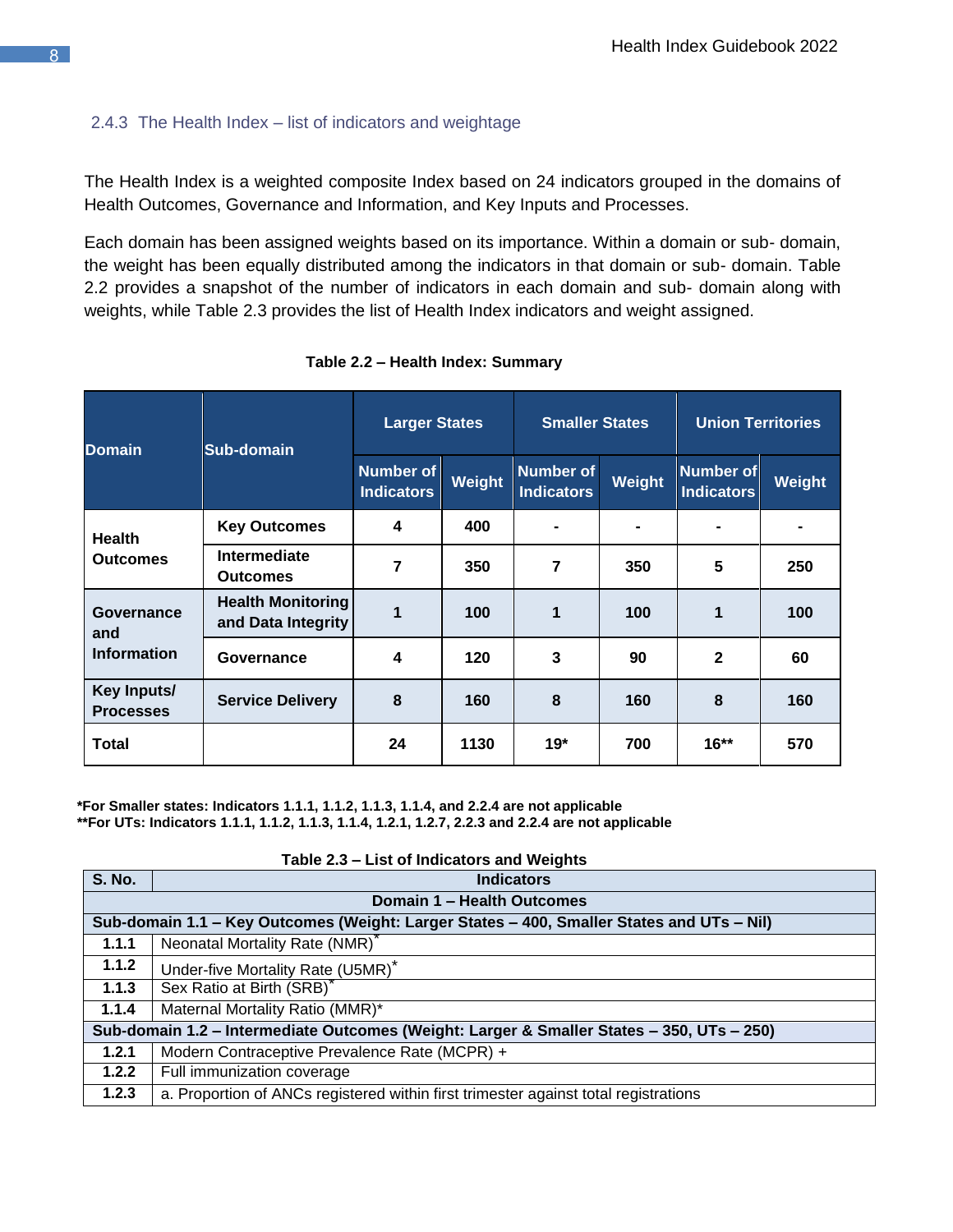|        | b. Proportion of pregnant women who received 4 or more ANCs                                                                                              |  |  |  |  |
|--------|----------------------------------------------------------------------------------------------------------------------------------------------------------|--|--|--|--|
| 1.2.4  | Proportion of institutional deliveries                                                                                                                   |  |  |  |  |
| 1.2.5  | Total case notification of tuberculosis (TB)                                                                                                             |  |  |  |  |
| 1.2.6  | <b>TB Treatment Success Rate</b>                                                                                                                         |  |  |  |  |
| 1.2.7  | Proportion of people living with HIV (PLHIV) on antiretroviral therapy (ART) <sup>+</sup>                                                                |  |  |  |  |
|        | Domain 2 - Governance and Information                                                                                                                    |  |  |  |  |
|        | Sub-domain 2.1 - Health Monitoring and Data Integrity (Weight: 100 for Larger, Smaller States and UTs)                                                   |  |  |  |  |
| 2.1.1  | Data Integrity Measure:                                                                                                                                  |  |  |  |  |
|        | a. Institutional deliveries<br>b. ANC registered within first trimester                                                                                  |  |  |  |  |
|        | Sub-domain 2.2 - Governance (Weight - 120 for Larger States, 90 for Smaller States, and 60 for UTs)                                                      |  |  |  |  |
| 2.2.1  | Average occupancy of an officer (in months), combined for following three posts at State                                                                 |  |  |  |  |
|        | level for last three years                                                                                                                               |  |  |  |  |
|        | 1. Principal Secretary                                                                                                                                   |  |  |  |  |
|        | 2. Mission Director (NHM)                                                                                                                                |  |  |  |  |
|        | 3. Director (Health Services)                                                                                                                            |  |  |  |  |
| 2.2.2  | Average occupancy of a full-time officer (in months) for all the districts in last three years -                                                         |  |  |  |  |
|        | District Chief Medical Officers (CMOs) or equivalent post (heading District Health Services)                                                             |  |  |  |  |
| 2.2.3  | Number of days taken for transfer of Central NHM fund from State Treasury to                                                                             |  |  |  |  |
|        | implementation agency (Department/ Society) based on largest tranche of the last financial year+                                                         |  |  |  |  |
| 2.2.4. | Proportion of State Government Health Expenditure to Total State Expenditure*                                                                            |  |  |  |  |
|        |                                                                                                                                                          |  |  |  |  |
|        |                                                                                                                                                          |  |  |  |  |
|        | Domain 3 - Key Inputs and Processes                                                                                                                      |  |  |  |  |
|        | Sub-domain 3.1 -Service Delivery (Weight - 160 for Larger, Smaller States,                                                                               |  |  |  |  |
|        | and UTs)                                                                                                                                                 |  |  |  |  |
| 3.1.1  | Proportion of shortfall of health care providers (regular + contractual) against required number of<br>health care providers in public health facilities |  |  |  |  |
| 3.1.2  | Proportion of total staff (regular + contractual) covered under a functional IT enabled                                                                  |  |  |  |  |
|        | integrated Human Resources Management Information System (HRMIS)                                                                                         |  |  |  |  |
|        | a. Proportion of specified type of facilities functioning as First Referral Units (FRUs) against                                                         |  |  |  |  |
| 3.1.3  | population norm <sup>#</sup>                                                                                                                             |  |  |  |  |
|        | b. Proportion of public health facilities with Kayakalp score >70% against total number of public                                                        |  |  |  |  |
| 3.1.4  | health facilities                                                                                                                                        |  |  |  |  |
| 3.1.5  | Proportion of functional Health and Wellness Centres<br>Proportion of district hospitals with functional Critical Care Units as per IPHS norms 2012      |  |  |  |  |
| 3.1.6  | a. Level of registration of births                                                                                                                       |  |  |  |  |
|        | b. Level of registration of deaths                                                                                                                       |  |  |  |  |
|        |                                                                                                                                                          |  |  |  |  |
| 3.1.7  | Completeness of Integrated Disease Surveillance Programme (IDSP) reporting of P and L forms                                                              |  |  |  |  |
| 3.1.8  | a. Proportion of public health facilities with accreditation certificates by a standard quality assurance                                                |  |  |  |  |
|        | program (NQAS)<br>b-i. Proportion of labour room of Medical Colleges, District Hospitals, Sub-District Hospitals and CHCs                                |  |  |  |  |
|        | certified under LaQshya.                                                                                                                                 |  |  |  |  |
|        | b- ii. Proportion of Maternity OTs of Medical Colleges, District Hospitals, Sub-District Hospitals and<br>CHCs certified under LaQshya                   |  |  |  |  |

+ Applicable only for Larger and Smaller States; not applicable

for UTs

# one FRU per 500,000 population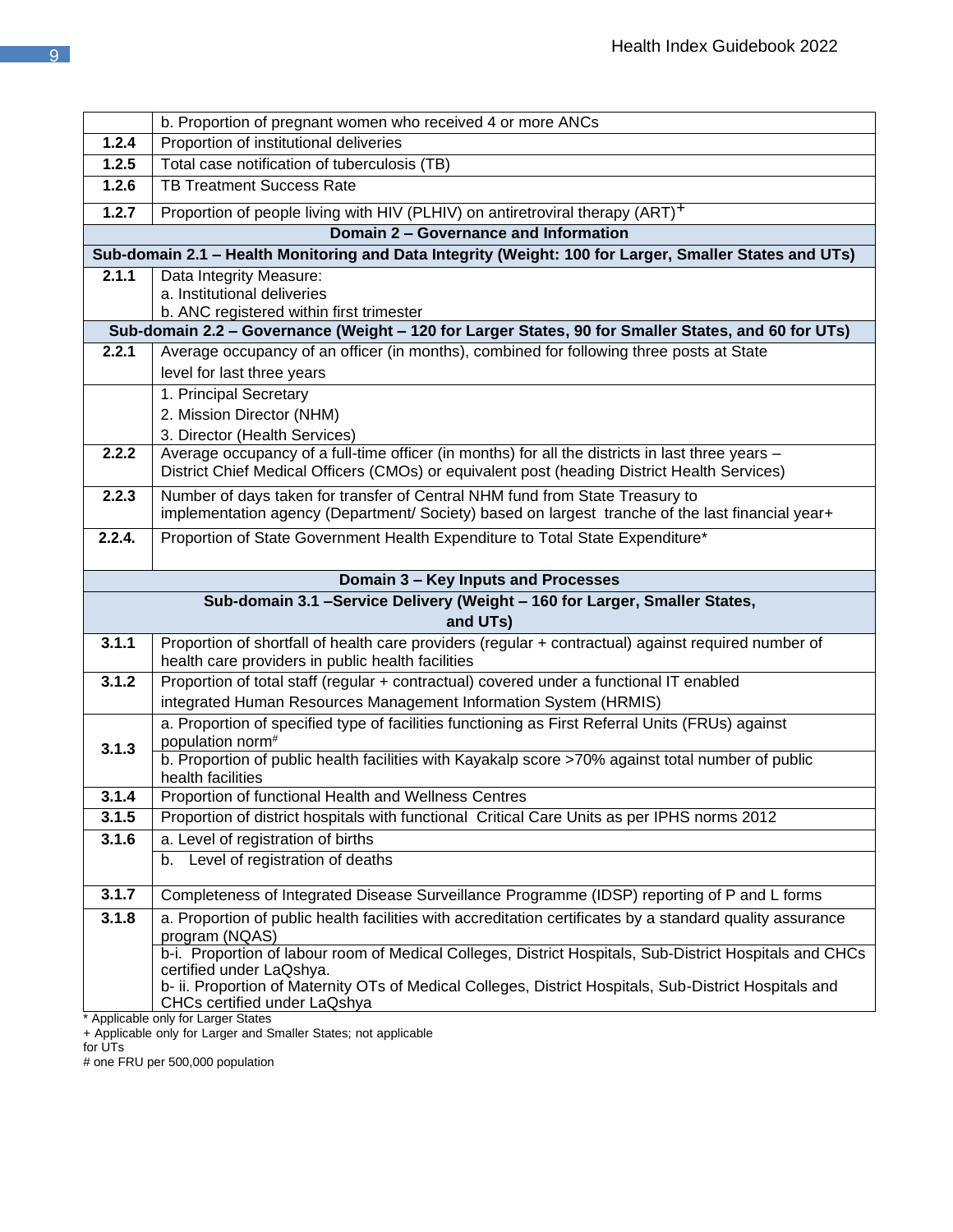## **Table 2.4: Modification in Set of Indicators in Health Index Round V (2020-21)**

| Change in the domain of Indicator from Health<br><b>Index 2019-20</b>                      | Change in Indicators/ new indicators in Health Index<br><b>Round V</b>                                                |  |  |  |  |
|--------------------------------------------------------------------------------------------|-----------------------------------------------------------------------------------------------------------------------|--|--|--|--|
| Indicator 3.1.9 Proportion of State Health Expenditure                                     | 3.1.5 "Proportion of district hospitals with functional                                                               |  |  |  |  |
| to Total State Expenditure under Key Inputs/                                               | Critical Care Units as per IPHS norms 2012". (replacing                                                               |  |  |  |  |
| Processes domain from Health Index 2019-20 has                                             | existing 3.1.5 indicator).                                                                                            |  |  |  |  |
| been shifted to the Governance and Information                                             | 3.1.1.e Lab technician at Primary Health Centres                                                                      |  |  |  |  |
| domain's sub-domain as Indicator 2.2.4                                                     | (PHCs/UPHCs) and Community Health Centres                                                                             |  |  |  |  |
|                                                                                            | (CHCs/UCHCs)                                                                                                          |  |  |  |  |
| Definition of Indicator Improved/ updated                                                  |                                                                                                                       |  |  |  |  |
| Percentage deviation of reported HMIS data from NFHS for : a) Institutional Deliveries and |                                                                                                                       |  |  |  |  |
|                                                                                            | b) ANC registered within first trimester data to assess the quality/integrity of reported data for a specific period. |  |  |  |  |

#### **2.5 Limitations**

- 2.5.1 Some critical areas such as infectious diseases, non-communicable diseases (NCDs), mental health, governance, and financial risk protection are not fully captured in the Index due to the non-availability of acceptable quality of data on an annual basis.
- 2.5.2 For several indicators, the data is limited to service delivery in public facilities due to the paucity and uneven availability of private-sector data on health services in the HMIS.
- 2.5.3 For key outcome indicators, data are available only for Larger States. Hence, the Health Index scores and ranks for the Smaller States and UTs will be calculated excluding these indicators.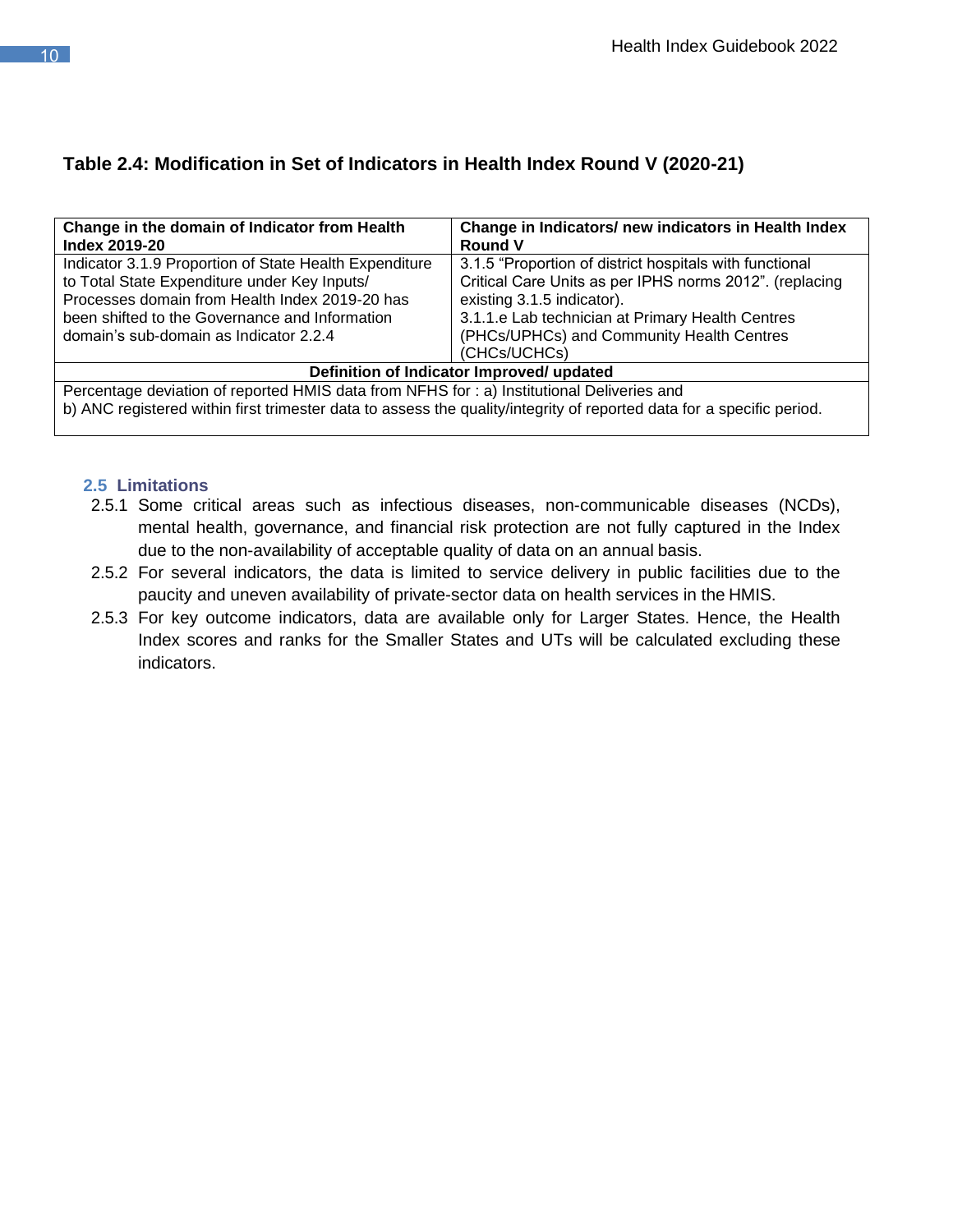## **2.6 Processes Involved**

## 2.6.1 Key stakeholders – roles and responsibilities

Multiple stakeholders are involved in the entire exercise, and their roles and responsibilities are summarized in Table 2.5

| <b>NITI Aayog</b>                                                                                                                                                       | <b>States/UTs</b>                                                                                                 | <b>Technical</b><br><b>Assistance (TA)</b><br><b>Agency</b><br>(The World<br>Bank)                                                           | Independent<br><b>Validation Agency</b>                                                                                                                                                                       |
|-------------------------------------------------------------------------------------------------------------------------------------------------------------------------|-------------------------------------------------------------------------------------------------------------------|----------------------------------------------------------------------------------------------------------------------------------------------|---------------------------------------------------------------------------------------------------------------------------------------------------------------------------------------------------------------|
| Review, finalize<br>and disseminate-<br>the Health Index Round V<br>2020-21 details<br>along with<br>necessary<br>guidance in close<br>partnership with<br><b>MoHFW</b> | Adopt and share<br>Health Index Round V<br>2020-21 with various<br>departments and<br>districts                   | TA to NITI<br>Aayog in<br>reviewing,<br>finalizing, and<br>disseminating the<br>Health Index Round V<br>2021,<br>protocols and<br>guidelines | Validation and<br>acceptance of the<br>data submitted by the<br>States / pre-entered<br>centrally for various<br>indicators including<br>comparison with other<br>data sources as<br>needed                   |
| Facilitate<br>interaction<br>between States<br>and TA agency,<br>mentor and<br>independent<br>validation<br>agencies                                                    | Enter and submit<br>data in a timely<br>manner on the<br>indicators as per<br>identified sources<br>in web portal | <b>Technical</b><br>oversight<br>to the mentor<br>agencies, portal<br>agency and the<br>independent<br>validation agency                     | Review and verification of<br>supporting documents,<br>including all excel<br>documents used for<br>generation of Index Scores<br>and ranks and participation<br>in data validation workshops<br>with States. |
| Host a web<br>portal for<br>States/UTs to<br>enter data,<br>its validation and<br>dissemination of<br>State-wise<br>Rankings                                            | Coordination<br>with different<br>districts, mentor<br>and independent<br>validation<br>agencies                  | Provide technical<br>support for<br>generation of<br>composite Index                                                                         | Submission of a<br>comprehensive report<br>on validation with<br>State/UT- wise details to<br><b>NITI</b><br>Aayog                                                                                            |
| Overall<br>coordination<br>and management                                                                                                                               |                                                                                                                   | Provide technical<br>support for<br>drafting and<br>disseminating the<br>report                                                              | Generation and validation of<br>ranks and final certification<br>of data, Health Index Scores<br>and ranks on the portal                                                                                      |

| Table 2.5 – Key stakeholders: Roles and responsibilities- Health Index Round V: 2020-2021 |  |  |  |
|-------------------------------------------------------------------------------------------|--|--|--|
|                                                                                           |  |  |  |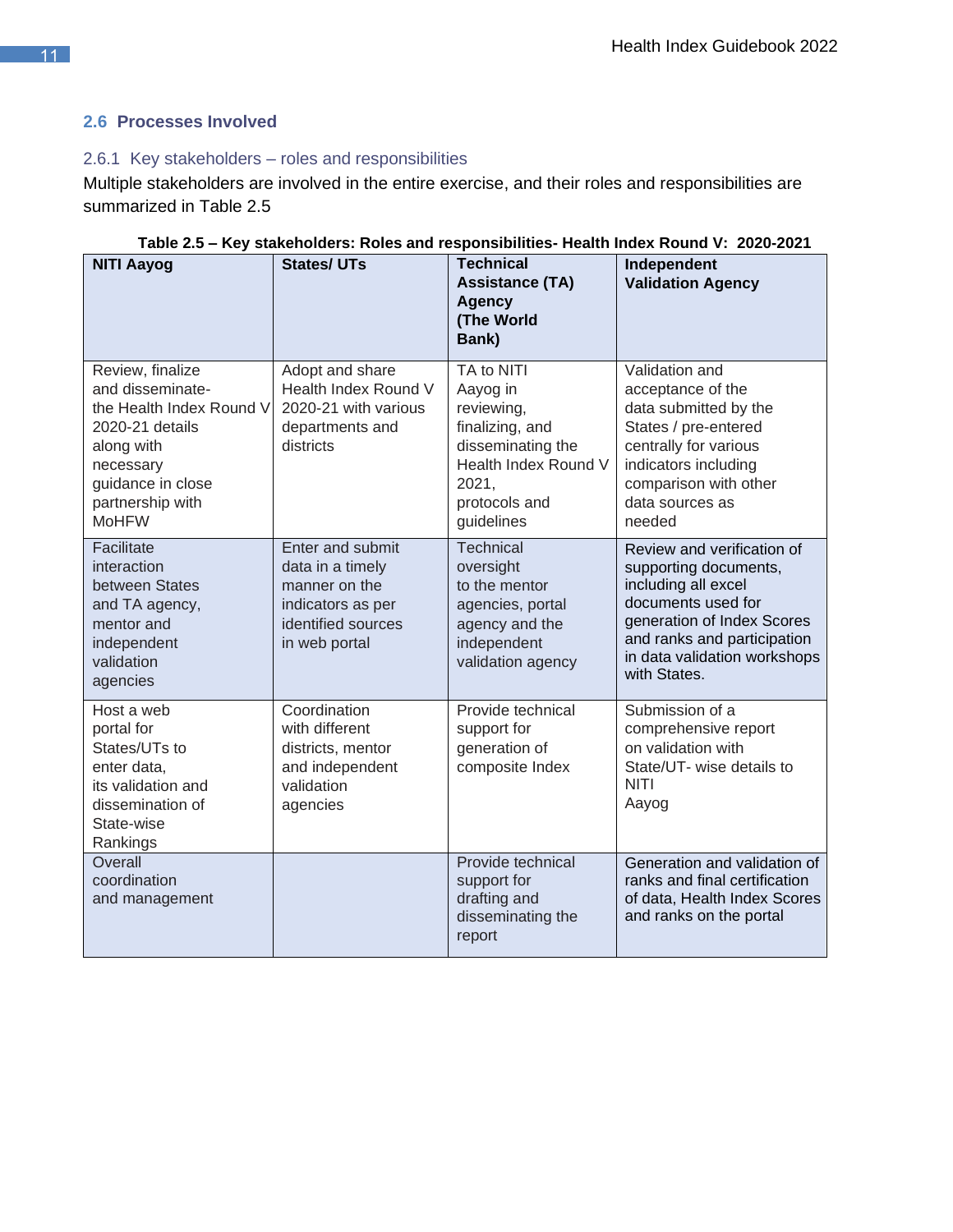## 2.6.1 Process flow

The process of development of the Health Index for 2021 involves various steps (Table 2.5)

| S.             |                      | 2022             | 2022       | 2022 | 2022        | 2022          | 2022                        |
|----------------|----------------------|------------------|------------|------|-------------|---------------|-----------------------------|
| No.            | <b>Step/Activity</b> | <b>April-May</b> | <b>May</b> | June | <b>July</b> | <b>August</b> | August-<br><b>September</b> |
| $\mathbf{1}$   | Finalization of      |                  |            |      |             |               |                             |
|                | Guidebook            |                  |            |      |             |               |                             |
|                | for Health           |                  |            |      |             |               |                             |
|                | Index and            |                  |            |      |             |               |                             |
|                | dissemination        |                  |            |      |             |               |                             |
|                | to States            |                  |            |      |             |               |                             |
| 2              | Submission           |                  |            |      |             |               |                             |
|                | of                   |                  |            |      |             |               |                             |
|                | data on portal       |                  |            |      |             |               |                             |
| 3              | Validation of        |                  |            |      |             |               |                             |
|                | Data                 |                  |            |      |             |               |                             |
| $\overline{4}$ | Index and            |                  |            |      |             |               |                             |
|                | rank                 |                  |            |      |             |               |                             |
|                | generation           |                  |            |      |             |               |                             |
| $\overline{5}$ | Report and           |                  |            |      |             |               |                             |
|                | dissemination        |                  |            |      |             |               |                             |
|                | of ranks             |                  |            |      |             |               |                             |

**Table 2.5 – Timeline for development of Health Index**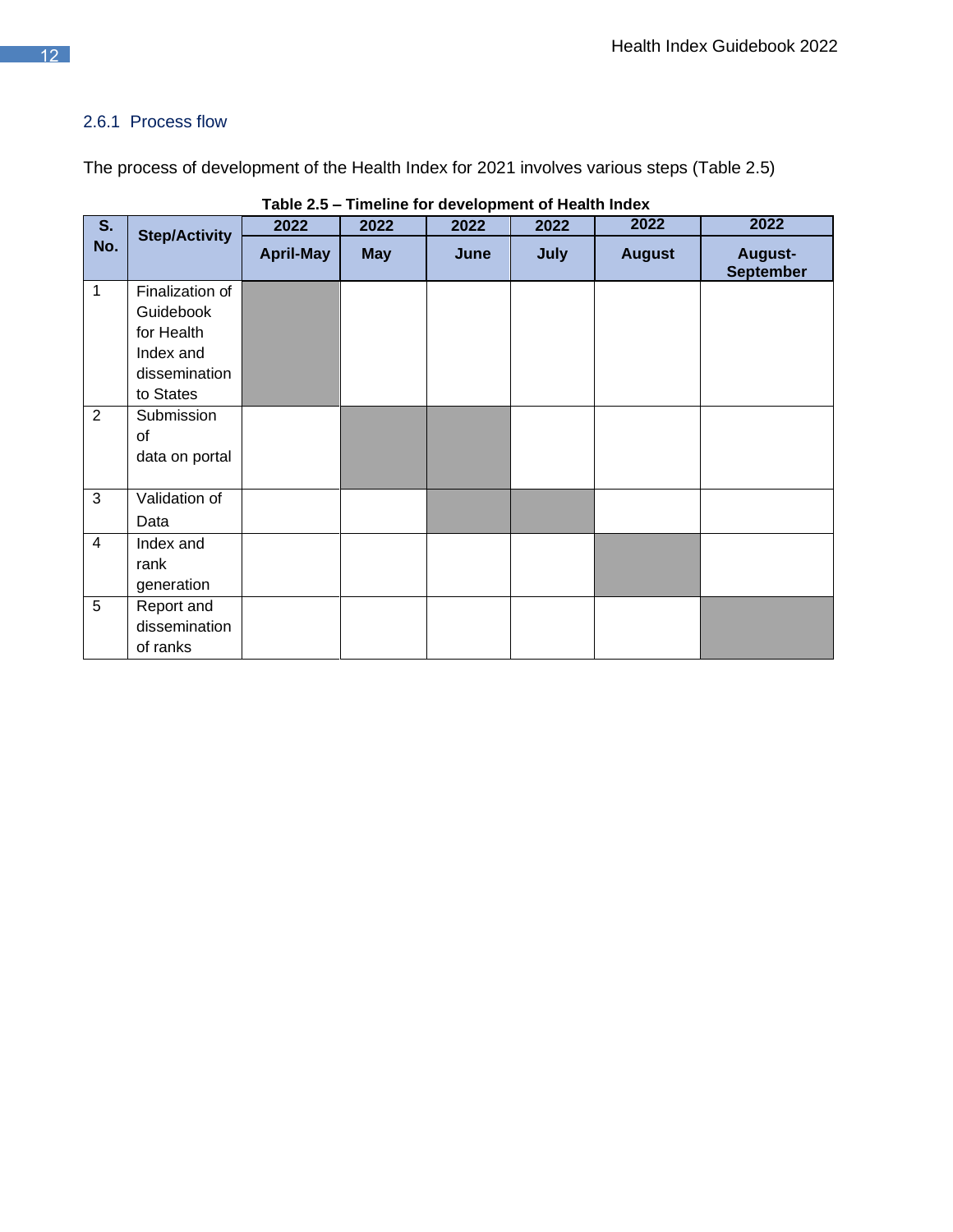## **Indicator wise details**

#### General Guidelines

- 1. For the Base Year (2019-20), data validated in the last round will be used, except for the change in the definition of the indicators; the Base Year (2019-20) data will be collected and validated. Any variation in Base Year (2019-20) for common indicators may be duly justified.
- <span id="page-12-0"></span>2. Total Number of districts, district hospitals, sub-district hospitals, CHCs, UCHCs, PHCs, UPHCs, and sub-centres should be consistent across indicators, wherever applicable.

#### **Domain 1: Health Outcomes**

#### **Sub-Domain 1.1: Key Outcomes**

<span id="page-12-2"></span><span id="page-12-1"></span>

| Indicator 1.1.1 - Neonatal Mortality Rate (NMR) |                                                                                |  |
|-------------------------------------------------|--------------------------------------------------------------------------------|--|
| Indicator definition                            | Number of infant deaths of less than 29 days per thousand live births during a |  |
|                                                 | specific year.                                                                 |  |
| Reference year                                  | 2020 (Jan-Dec 2020)                                                            |  |
| Base year                                       | 2019 (Jan-Dec 2019)                                                            |  |
| <b>Numerator</b>                                |                                                                                |  |
| <b>Denominator</b>                              | Not applicable as ready figures of NMR are available                           |  |
| Data source(s)                                  | Sample Registration System (SRS) [pre-entered]                                 |  |
| <b>Remark</b>                                   | Indicator not applicable for the category of the Smaller States and UTs        |  |

<span id="page-12-3"></span>

| Indicator 1.1.2 – Under-five Mortality Rate (U5MR) |                                                                                |  |
|----------------------------------------------------|--------------------------------------------------------------------------------|--|
| Indicator definition                               | Number of child deaths of less than 05 years per thousand live births during a |  |
|                                                    | specific year.                                                                 |  |
| Reference year                                     | 2020 (Jan-Dec 2020)                                                            |  |
| Base year                                          | 2019 (Jan-Dec 2019)                                                            |  |
| <b>Numerator</b>                                   |                                                                                |  |
| Denominator                                        | Not applicable as ready figures of U5MR are available                          |  |
| Data source(s)                                     | Sample Registration System (SRS) [pre-entered]                                 |  |
| <b>Remark</b>                                      | Indicator not applicable for the category of the Smaller States and UTs        |  |

<span id="page-12-4"></span>

| Indicator 1.1.3 – Sex Ratio at Birth (SRB) |                                                                            |  |
|--------------------------------------------|----------------------------------------------------------------------------|--|
| Indicator definition                       | The number of girls born for every 1,000 boys born during a specific year. |  |
| Reference year                             | 2018-20 (Jan- Dec)                                                         |  |
| Base year                                  | 2017-19 (Jan-Dec)                                                          |  |
| <b>Numerator</b>                           |                                                                            |  |
| <b>Denominator</b>                         | Not applicable as ready figures of SRB are available                       |  |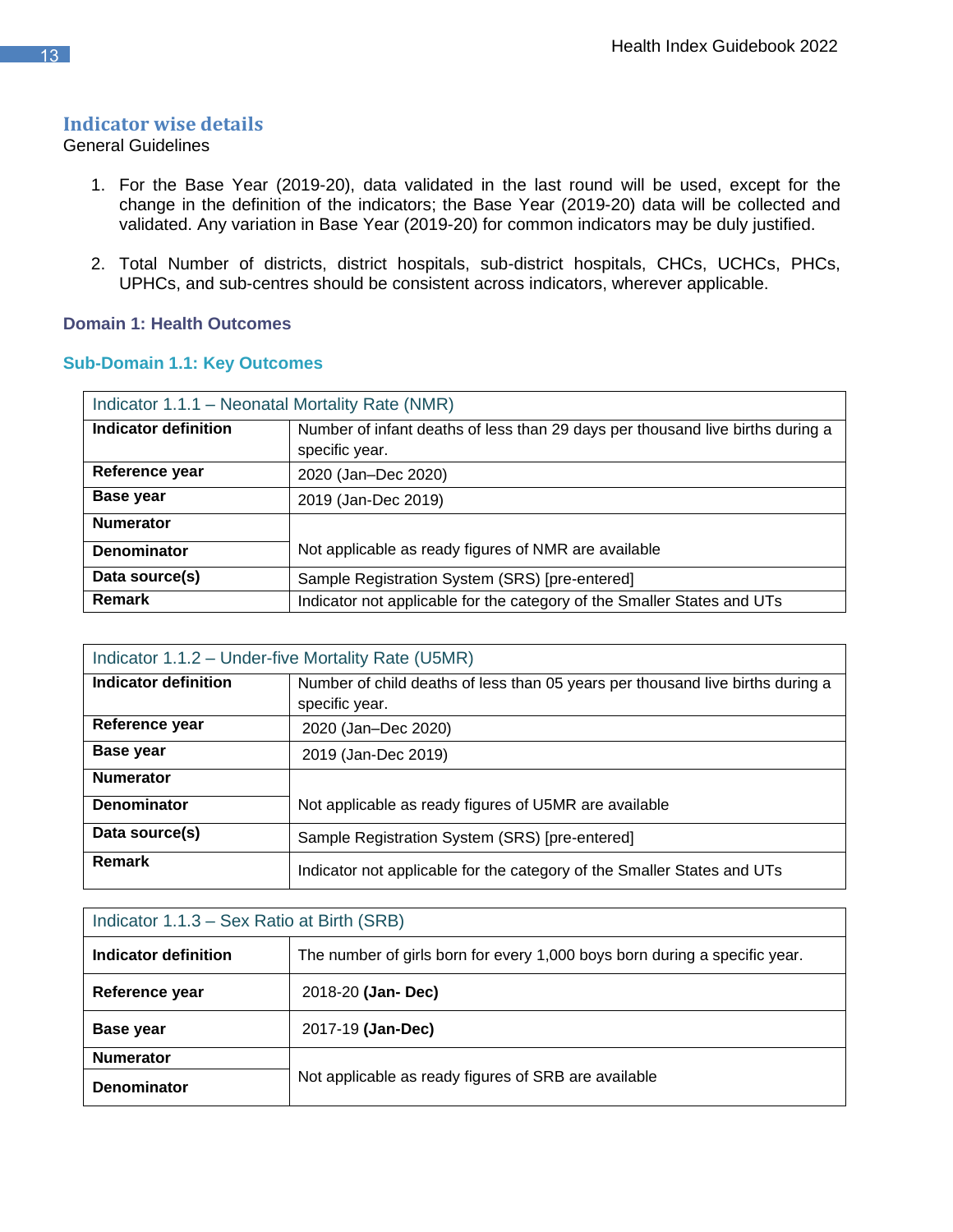| Data source(s) | Sample Registration System (SRS) [pre-entered]                          |
|----------------|-------------------------------------------------------------------------|
| Remark         | Indicator not applicable for the category of the Smaller States and UTs |

| Indicator 1.1.4 – Maternal Mortality Ratio (MMR) |                                                                              |  |
|--------------------------------------------------|------------------------------------------------------------------------------|--|
| Indicator definition                             | Number of maternal deaths during a given time period per 100,000 live births |  |
| Reference year                                   | 2018-20 (Jan- Dec)                                                           |  |
| <b>Base year</b>                                 | 2017-19 (Jan-Dec)                                                            |  |
| <b>Numerator</b>                                 |                                                                              |  |
| <b>Denominator</b>                               | Not applicable as ready figures of MMR are available                         |  |
| Data source(s)                                   | Sample Registration System (SRS) [pre-entered]                               |  |
| <b>Remark</b>                                    | Indicator not applicable for the category of the Smaller States and UTs      |  |

## **Sub-Domain 1.2: Intermediate Outcomes**

<span id="page-13-0"></span>

| Indicator 1.2.1 – Modern Contraceptive Prevalence Rate (MCPR) |                                                                                                                                                     |  |
|---------------------------------------------------------------|-----------------------------------------------------------------------------------------------------------------------------------------------------|--|
| Indicator definition                                          | The percentage of women of reproductive age who are using (or whose<br>partner is using) a modern contraceptive method at a specific point in time. |  |
| <b>Reference Year</b>                                         | 2020 (As of 31 <sup>*</sup> December 2020)                                                                                                          |  |
| <b>Base Year</b>                                              | 2019 (As of 31 <sup>*</sup> December 2019)                                                                                                          |  |
| <b>Numerator</b>                                              |                                                                                                                                                     |  |
| <b>Denominator</b>                                            | Not applicable as ready figures of MCPR are available                                                                                               |  |
| Data source(s)                                                | FP Division, MOHFW based on FP estimation tool [pre-entered], Indicator not<br>applicable for the category of UTs                                   |  |
| <b>Remark</b>                                                 | For States achieving TFR and MCPR, the weight of the indicator is to be<br>distributed to the other indicators for the State.                       |  |

<span id="page-13-1"></span>

| Indicator 1.2.2 - Full immunization coverage |                                                                                                                                                                           |  |
|----------------------------------------------|---------------------------------------------------------------------------------------------------------------------------------------------------------------------------|--|
| Indicator definition                         | Proportion of infants 9-11 months old who have received BCG, 3 doses of<br>DPT, 3 doses of OPV and measles against estimated number of infants<br>during a specific year. |  |
| Reference Year                               | 2020-21 (Apr 2020-Mar 2021)                                                                                                                                               |  |
| <b>Base Year</b>                             | 2019-20 (Apr 2019-Mar 2020)                                                                                                                                               |  |
| <b>Numerator</b>                             | Total number of infants aged 9-11 months fully immunized for the specific<br>year                                                                                         |  |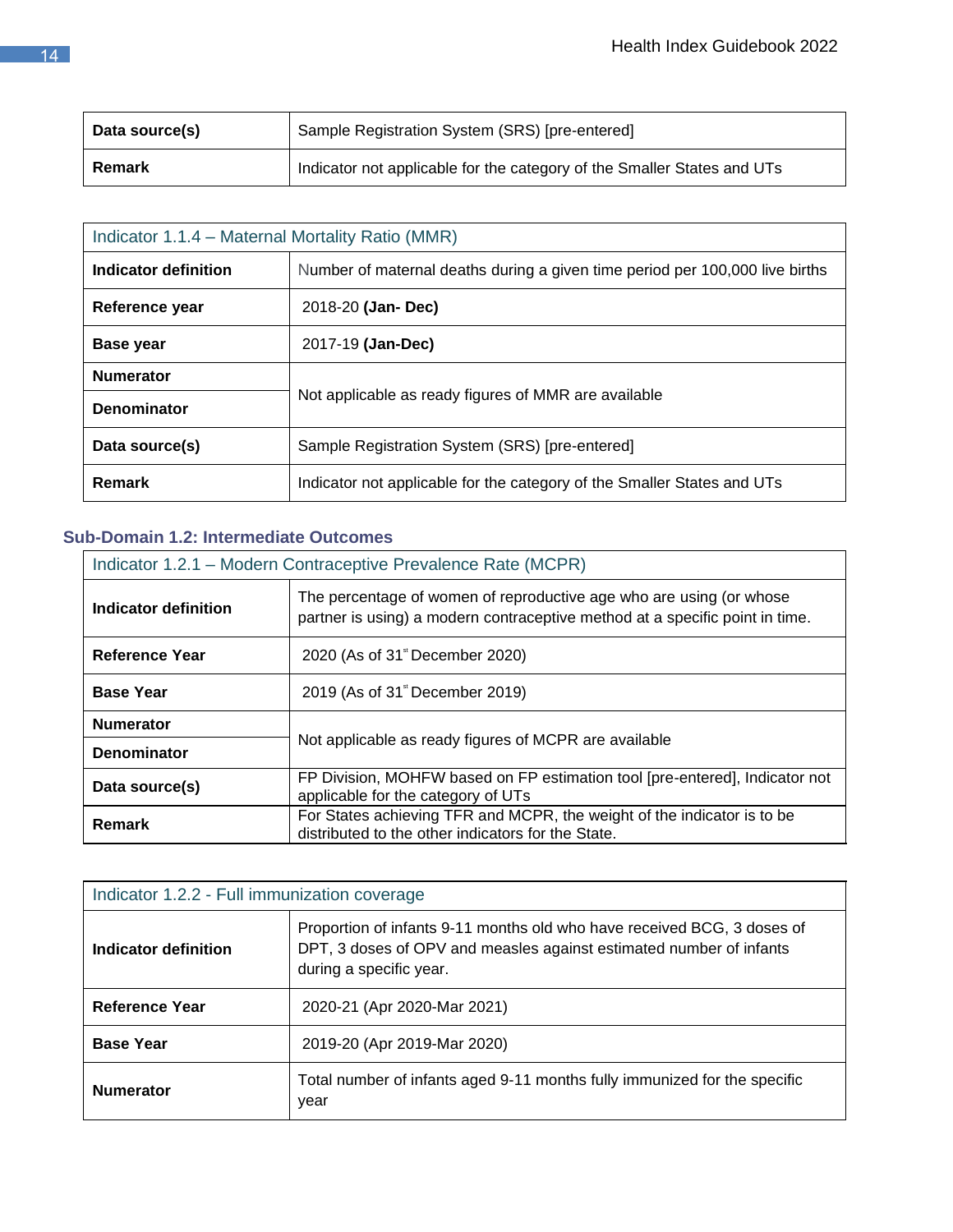| <b>Denominator</b> | Estimated number of infants for the specific year (estimates to be provided by<br>MoHFW) [pre-entered] |
|--------------------|--------------------------------------------------------------------------------------------------------|
| Data source(s)     | Health Management Information System (HMIS)                                                            |

<span id="page-14-0"></span>

| Indicator 1.2.3(a) - Proportion of ANC registered within first trimester against total registrations |                                                                                                         |  |
|------------------------------------------------------------------------------------------------------|---------------------------------------------------------------------------------------------------------|--|
| Indicator definition                                                                                 | Proportion of pregnant women registered for ANC within 12 weeks of<br>pregnancy during a specific year. |  |
| Reference Year                                                                                       | 2020-21 (Apr 2020-Mar 2021)                                                                             |  |
| <b>Base Year</b>                                                                                     | 2019-20 (Apr 2019-Mar 2020)                                                                             |  |
| <b>Numerator</b>                                                                                     | Number of ANC registered during the first trimester of pregnancy for the<br>specific year               |  |
| <b>Denominator</b>                                                                                   | Total number of ANC registrations for the specific year                                                 |  |
| Data source(s)                                                                                       | Health Management Information System (HMIS)                                                             |  |

| Indicator 1.2.3(b) - Proportion of pregnant women who received 4 or more ANCs |                                                                                                                                  |  |
|-------------------------------------------------------------------------------|----------------------------------------------------------------------------------------------------------------------------------|--|
| Indicator definition                                                          | Proportion of pregnant women received 4 or more ANCs against total<br>number of women registered for ANC during a specific year. |  |
| <b>Reference Year</b>                                                         | 2020-21 (Apr 2020-Mar 2021)                                                                                                      |  |
| <b>Base Year</b>                                                              | 2019-20 (Apr 2019-Mar 2020)                                                                                                      |  |
| <b>Numerator</b>                                                              | Number of pregnant women received 4 or more ANCs for the specific<br>year                                                        |  |
| <b>Denominator</b>                                                            | Total number of women registered for ANC for the specific year                                                                   |  |
| Data source(s)                                                                | Health Management Information System (HMIS)                                                                                      |  |

<span id="page-14-1"></span>

| Indicator 1.2.4 - Proportion of institutional deliveries |                                                                                                                                                  |  |
|----------------------------------------------------------|--------------------------------------------------------------------------------------------------------------------------------------------------|--|
| Indicator definition                                     | Proportion of deliveries conducted in public and private health facilities against<br>the number of estimated deliveries during a specific year. |  |
| Reference year                                           | 2020-21 (Apr 2020-Mar 2021)                                                                                                                      |  |
| <b>Base year</b>                                         | 2019-20 (Apr 2019-Mar 2020)                                                                                                                      |  |
| <b>Numerator</b>                                         | Total number of institutional deliveries {Public + Private} for the specific year                                                                |  |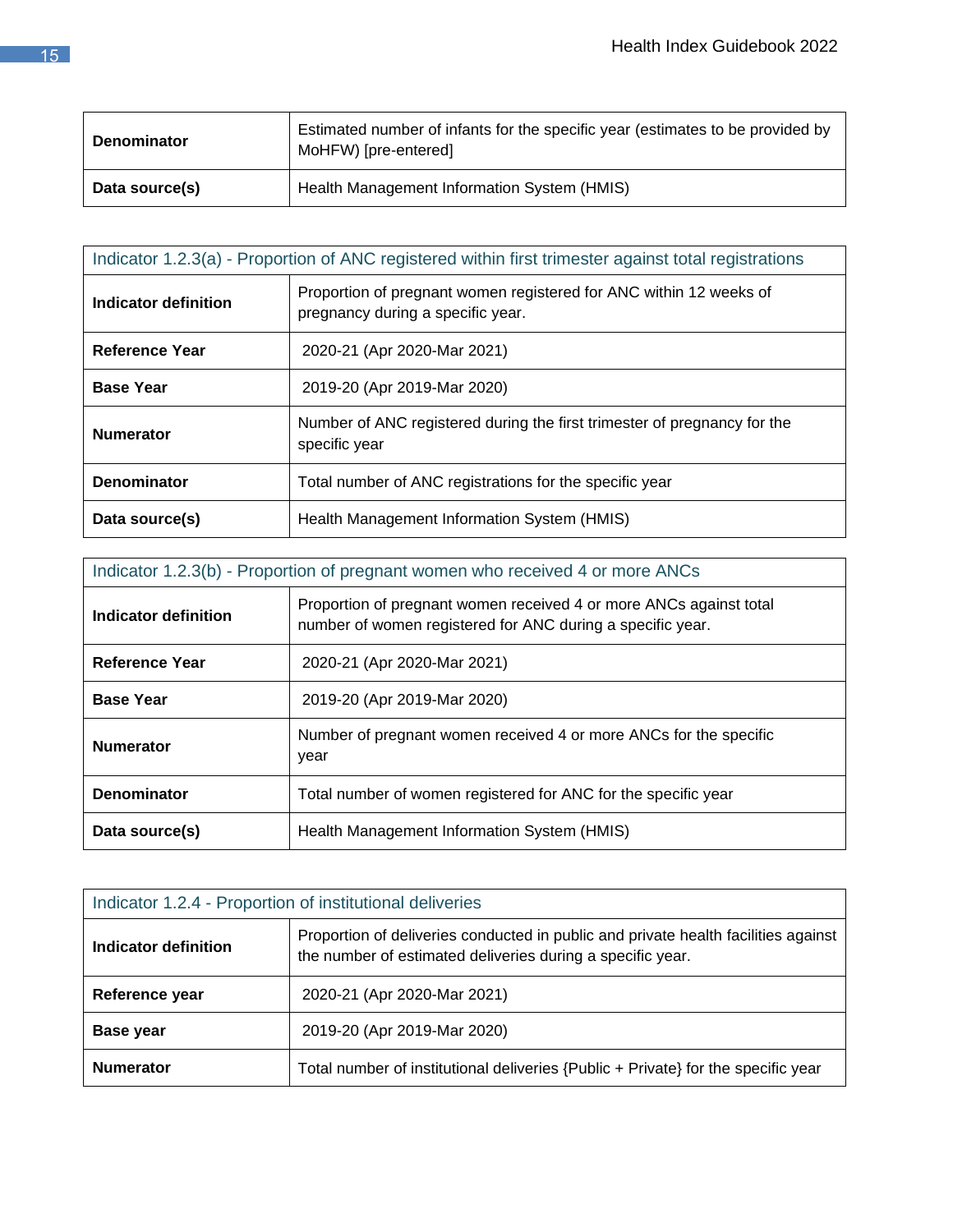| <b>Denominator</b> | Number of estimated deliveries for the specific year (estimates to be provided<br>by MoHFW) [pre-entered] |
|--------------------|-----------------------------------------------------------------------------------------------------------|
| Data source(s)     | Health Management Information System (HMIS)                                                               |

<span id="page-15-0"></span>

| Indicator 1.2.5 - Total case notification of tuberculosis (TB) |                                                                                                                                                        |
|----------------------------------------------------------------|--------------------------------------------------------------------------------------------------------------------------------------------------------|
| Indicator definition                                           | Proportion of new and previously treated TB cases notified (public + private)<br>against the target of TB cases to be notified during a specific year. |
| Reference year                                                 | 2020 (Jan- Dec 2020)                                                                                                                                   |
| <b>Base year</b>                                               | 2019 (Jan-Dec 2019)                                                                                                                                    |
| <b>Numerator</b>                                               | Number of new and previously treated TB cases notified (public + private)<br>during the specific year                                                  |
| <b>Denominator</b>                                             | Target number of TB cases to be notified during the specific year                                                                                      |
| Data source(s)                                                 | Revised National Tuberculosis Control Programme (RNTCP)/NTEP MIS,<br>MoHFW [pre-entered]                                                               |

| Indicator 1.2.6 - TB treatment success rate |                                                                                                                                                                                             |
|---------------------------------------------|---------------------------------------------------------------------------------------------------------------------------------------------------------------------------------------------|
| Indicator definition                        | Proportion of total TB notified cases (public + private) with successful<br>Treatment outcome (cured + treatment completed) against TB cases notified<br>a year prior to the specific year. |
| Reference year                              | Numerator: 2020 (Jan-Dec 2020), Denominator: 2019 (Jan- Dec 2019)                                                                                                                           |
| <b>Base year</b>                            | Numerator: 2019 (Jan-Dec 2019), Denominator: 2018 (Jan-Dec 2018)                                                                                                                            |
| <b>Numerator</b>                            | Number of total TB cases (public + private) with successful treatment outcome<br>(cured and treatment completed out of those in denominator) for the specific<br>year                       |
| <b>Denominator</b>                          | Number of TB cases notified a year prior to which the numerator relates                                                                                                                     |
| Data source(s)                              | RNTCP/NTEP MIS, MoHFW [pre-entered]                                                                                                                                                         |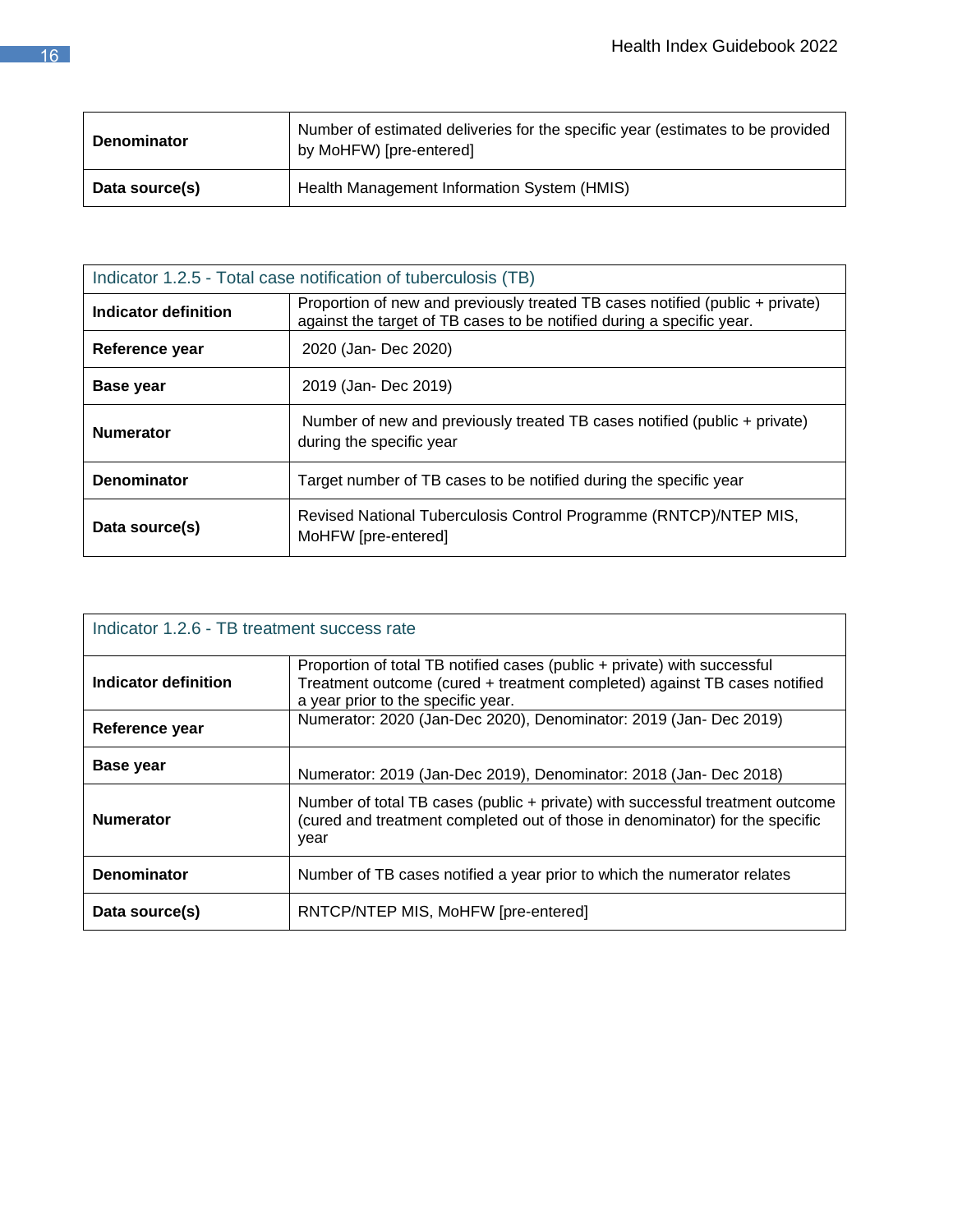<span id="page-16-0"></span>

| Indicator 1.2.7 - Proportion of people living with HIV (PLHIV) on antiretroviral therapy (ART) |                                                                                                                                        |
|------------------------------------------------------------------------------------------------|----------------------------------------------------------------------------------------------------------------------------------------|
| Indicator definition                                                                           | Proportion of PLHIVs receiving ART treatment against the number of<br>estimated PLHIVs who needed ART treatment for the specific year. |
| Reference year                                                                                 | 2020-21 (Apr 2020-Mar 2021)                                                                                                            |
| <b>Base year</b>                                                                               | 2019-20 (Apr 2019-Mar 2020)                                                                                                            |
| <b>Numerator</b>                                                                               | Number of PLHIVs receiving ART treatment for the specific year [pre-entered]                                                           |
| <b>Denominator</b>                                                                             | Number of estimated PLHIVs who needed ART treatment for the specific year<br>(estimates to be provided by MoHFW) [pre-entered]         |
| Data source(s)                                                                                 | NACO, MoHFW [pre-entered]                                                                                                              |
| Remark                                                                                         | Indicator not applicable for the category of UTs.                                                                                      |

## **Domain 2: Governance and Information**

## **Sub-Domain 2.1: Health Monitoring Data Integrity**

<span id="page-16-2"></span><span id="page-16-1"></span>

| Indicator 2.1.1 - Data Integrity Measure: Institutional deliveries and ANC registered within first |                                                                                                                                                                                                                                                                                                         |  |
|----------------------------------------------------------------------------------------------------|---------------------------------------------------------------------------------------------------------------------------------------------------------------------------------------------------------------------------------------------------------------------------------------------------------|--|
| trimester                                                                                          |                                                                                                                                                                                                                                                                                                         |  |
| <b>Indicator definition</b>                                                                        | Percentage deviation of reported HMIS data from NFHS for:<br>a) Institutional Deliveries and<br>b) ANC registered within first trimester data<br>to assess the quality/integrity of reported data for a specific period.                                                                                |  |
| Reference year                                                                                     | 2019-20 (NFHS), 2016-17 to 2020-21 (HMIS)                                                                                                                                                                                                                                                               |  |
| <b>Base year</b>                                                                                   | 2019-20 (NFHS), 2016-17 to 2020-21 (HMIS)                                                                                                                                                                                                                                                               |  |
| <b>Numerator</b>                                                                                   | Proportion of Institutional deliveries / ANC registered within first trimester<br>(NFHS-5) minus Average proportion of institutional deliveries / ANC registered<br>within first trimester [HMIS (For last 5 years)].                                                                                   |  |
| <b>Denominator</b>                                                                                 | Proportion of Institutional deliveries / ANC registered within first trimester<br>$(NFHS-5)$                                                                                                                                                                                                            |  |
| Data source(s)                                                                                     | Health Management Information System (HMIS) and National Family Health<br>Survey (NFHS) [pre-entered]                                                                                                                                                                                                   |  |
| <b>Remark</b>                                                                                      | The NFHS-5 data will be used for the base year and reference year.<br>The average proportion of institutional deliveries and ANC registered within first<br>trimester calculated separately by using the HMIS data for the five year i.e.<br>2016-17, 2017-18, 2018-19, 2019-20, 2020-21. [Pre-entered] |  |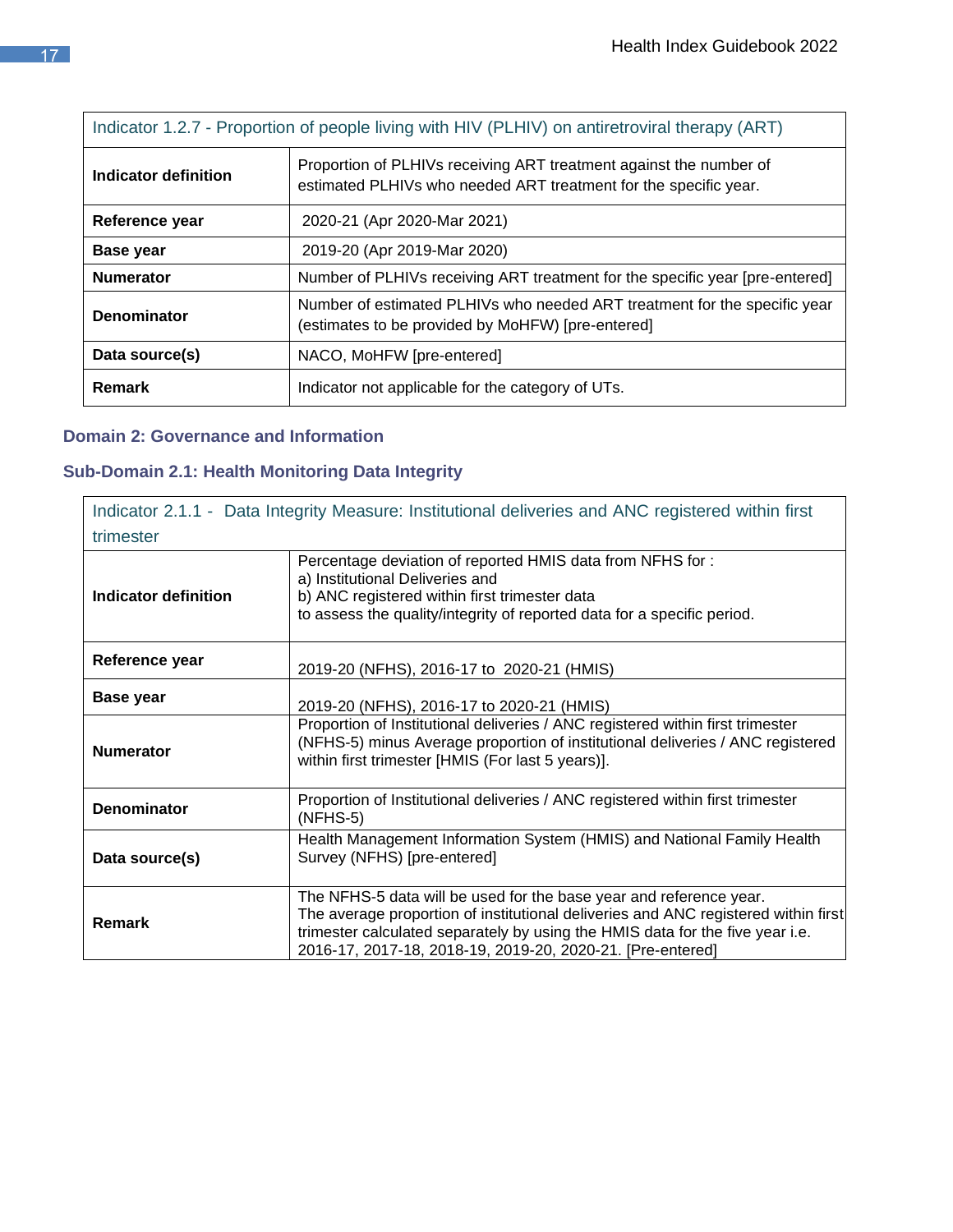## **Sub-Domain 2.2: Governance**

<span id="page-17-0"></span>

| Indicator 2.2.1 - Average occupancy of an officer (in months), combined for three key posts at |                                                                                                                                                                                                                                                                                                            |
|------------------------------------------------------------------------------------------------|------------------------------------------------------------------------------------------------------------------------------------------------------------------------------------------------------------------------------------------------------------------------------------------------------------|
| State level for last three years                                                               |                                                                                                                                                                                                                                                                                                            |
| Indicator definition                                                                           | Average occupancy of an officer (in months), combined for following posts in<br>last three years:<br>1. Principal Secretary / Secretary (where PS not applicable)<br>2. Mission Director (NHM)<br>3. Director- Health Services / DGHS where DHS not applicable                                             |
| Reference year                                                                                 | Last 3 years as of March 31, 2021 [Apr 1, 2018-Mar 31, 2021]                                                                                                                                                                                                                                               |
| <b>Base year</b>                                                                               | Last 3 years as of March 31, 2020 [Apr 1, 2017-Mar 31, 2020]                                                                                                                                                                                                                                               |
| <b>Numerator</b>                                                                               | Sum of average tenure per officer combined for all 3 posts (in months)                                                                                                                                                                                                                                     |
| <b>Denominator</b>                                                                             | 3 (posts)                                                                                                                                                                                                                                                                                                  |
| Data source(s)                                                                                 | <b>State Report</b>                                                                                                                                                                                                                                                                                        |
| <b>Remark</b>                                                                                  | The average tenure per officer of all 3 posts needs to be calculated<br>separately by using the<br>• Number of months the post remained filled with full time officer(s) in the<br>specific last three years, and<br>• Number of full-time officers that occupied the post in the specific three<br>years. |

Indicator 2.2.2 - Average occupancy of a full-time officer (in months) for all the districts in last three years - District Chief Medical Officers (CMOs) or equivalent post (heading District Health Services)

<span id="page-17-1"></span>

| Indicator definition | Average occupancy of a full time CMO (in months) for all the districts in last<br>three years.                                                                                                                                                                                                               |
|----------------------|--------------------------------------------------------------------------------------------------------------------------------------------------------------------------------------------------------------------------------------------------------------------------------------------------------------|
| Reference year       | Last 3 years as of March 31, 2021 [Apr 1, 2018-Mar 31, 2021]                                                                                                                                                                                                                                                 |
| <b>Base year</b>     | Last 3 years as of March 31, 2020 [Apr 1, 2017-Mar 31, 2020]                                                                                                                                                                                                                                                 |
| <b>Numerator</b>     | Sum of average tenure of a full-time officer in last three years for all districts                                                                                                                                                                                                                           |
| <b>Denominator</b>   | Number of districts                                                                                                                                                                                                                                                                                          |
| Data source(s)       | <b>State Report</b>                                                                                                                                                                                                                                                                                          |
| Remark               | The average tenure per officer for all districts needs to be calculated separately<br>by using the<br>• Number of months the post remained filled with full time officer(s) in the<br>specific last three years, and<br>• Number of full time officers that occupied the post in the specific three<br>years |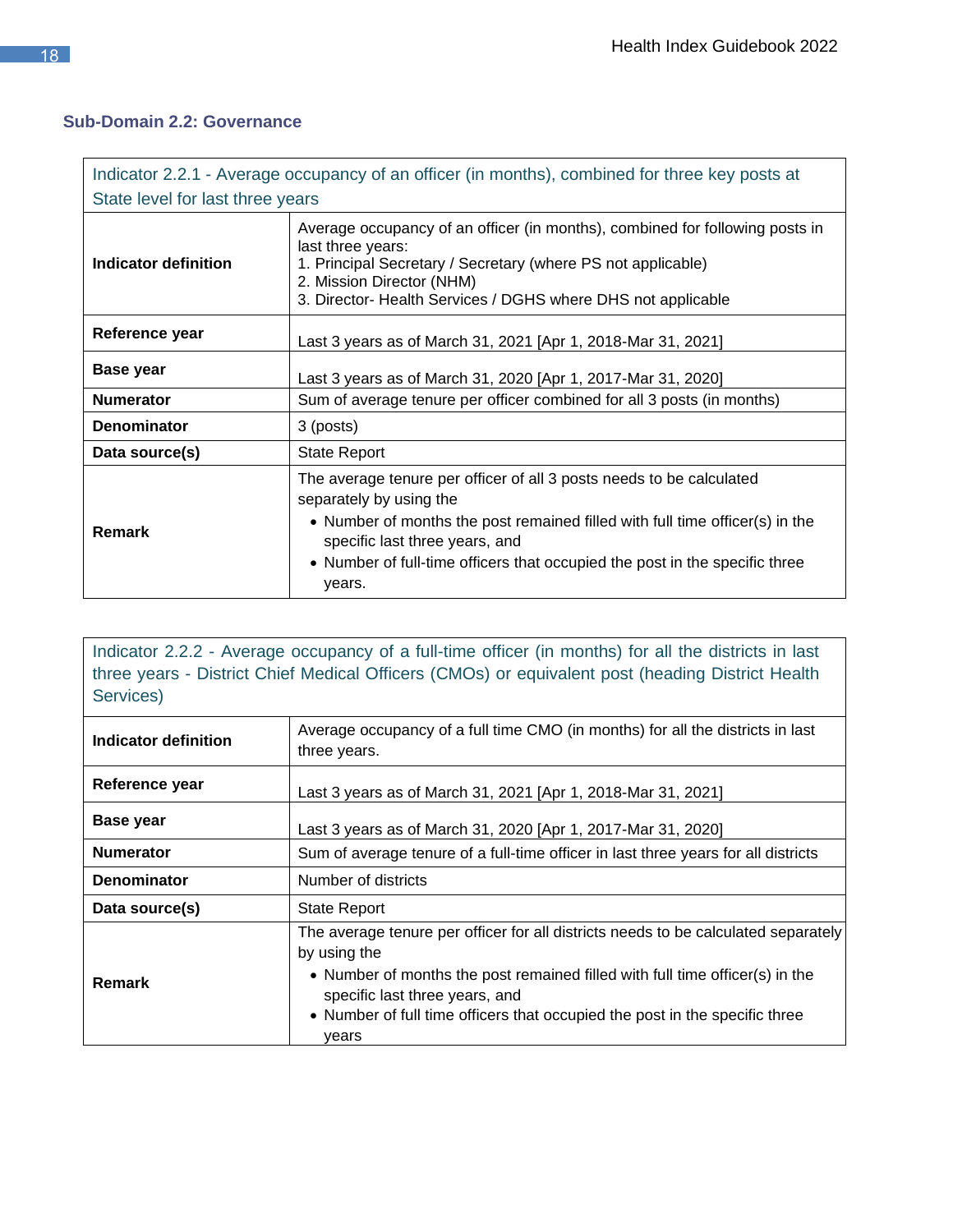Indicator 2.2.3 - Number of days for transfer of Central National Health Mission (NHM) fund from State Treasury to implementation agency (Department/Society) based on largest tranche of the last financial year

| Indicator definition                          | Time taken (in number of days) by the State Treasury to transfer funds to<br>implementation agency for the largest amount tranche during a specific<br>year.                                                                   |
|-----------------------------------------------|--------------------------------------------------------------------------------------------------------------------------------------------------------------------------------------------------------------------------------|
| Reference year                                | 2020-21 (Apr 2020-Mar 2021)                                                                                                                                                                                                    |
| <b>Base year</b>                              | 2019-20 (Apr 2019-Mar 2020)                                                                                                                                                                                                    |
| <b>Numerator</b>                              | Number of days taken by the State Treasury to transfer Central NHM funds for<br>the tranche with the largest amount                                                                                                            |
| <b>Denominator</b>                            |                                                                                                                                                                                                                                |
| Data source(s)                                | Centre NHM Finance Data [pre-entered]                                                                                                                                                                                          |
| <b>Supporting documents</b><br>to be uploaded | Evidence relating to the largest amount tranche received by State Treasury<br>from Gol (with date) and the corresponding amount released by the State<br>Treasury to the implementation agency [Department/Society], with date |
| Remark                                        | Centre NHM Finance data includes the RCH flexi-pool and NHM-Health<br>System Strengthening flexi-pool data (representing a substantial portion of the<br>NHM funds), for calculating delay in transfer of funds.               |

| Indicator 2.2.4 - Proportion of State Government Health Expenditure to Total State Expenditure |                                                                                                           |
|------------------------------------------------------------------------------------------------|-----------------------------------------------------------------------------------------------------------|
| Indicator definition                                                                           | Proportion of State government health expenditure to total State expenditure,<br>during the specific year |
| Reference year                                                                                 | 2020-21 (Apr 2020-Mar 2021)                                                                               |
| <b>Base year</b>                                                                               | 2019-20 (Apr 2019-Mar 2020)                                                                               |
| <b>Numerator</b>                                                                               | Health expenditure of State Government's                                                                  |
| <b>Denominator</b>                                                                             | <b>Total State Expenditure</b>                                                                            |
| Data source(s)                                                                                 | RBI Reports [pre-entered]                                                                                 |
| Remark                                                                                         | Indicator not applicable for the category of Smaller States and UTs.                                      |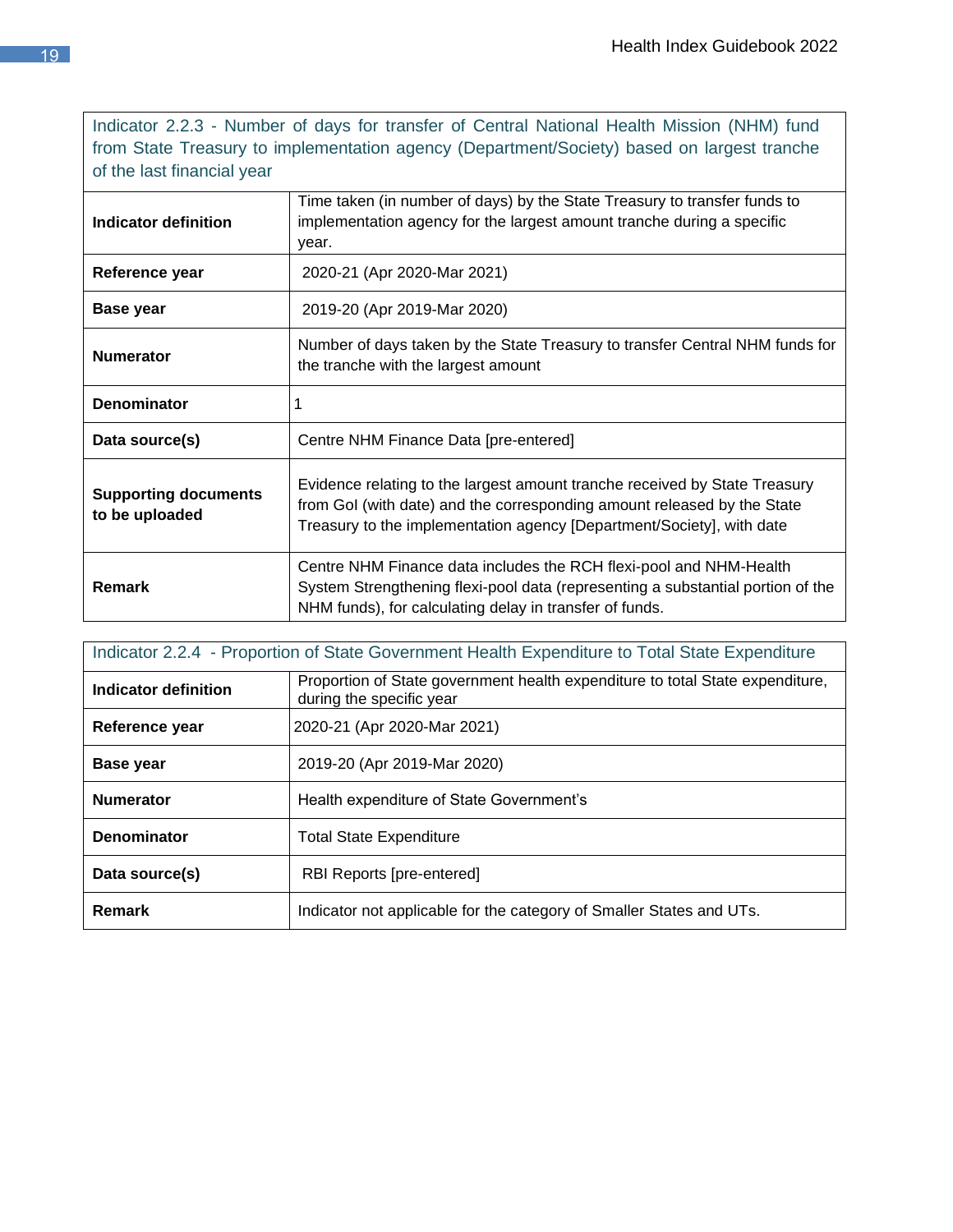## **Domain 3: Key Inputs and Processes**

## **Sub-Domain 3.1: Service Delivery**

<span id="page-19-1"></span><span id="page-19-0"></span>

| Indicator 3.1.1. - Proportion of shortfall of health care providers (regular + contractual) |                                                                                                                                                                                                                                                                                                                                                                                                                                                                                                                                                                                                                                                                                                                                                                 |
|---------------------------------------------------------------------------------------------|-----------------------------------------------------------------------------------------------------------------------------------------------------------------------------------------------------------------------------------------------------------------------------------------------------------------------------------------------------------------------------------------------------------------------------------------------------------------------------------------------------------------------------------------------------------------------------------------------------------------------------------------------------------------------------------------------------------------------------------------------------------------|
| against required number of health care providers in public health facilities                |                                                                                                                                                                                                                                                                                                                                                                                                                                                                                                                                                                                                                                                                                                                                                                 |
| Indicator definition                                                                        | Proportion of shortfall of healthcare providers in public health facilities against<br>total number of required health care providers (essential number as per IPHS<br>2012) / NUHM for each of the following cadres during a specific year:<br>a. Auxiliary Nurse Mid-wife (ANM) at Sub-Centres (SCs)<br>b. Staff nurse at Primary Health Centres (PHCs/UPHCs) and<br>Community Health Centres (CHCs/UCHCs)<br>c. Medical Officer (MOs) at PHCs/UPHCs<br>d. Specialists at District Hospitals (Medicine, Surgery, Obstetrics and<br>Gynecology, Pediatrics, Anesthesia, Ophthalmology, Orthopedics,<br>Radiology, Pathology, ENT, Dental, Psychiatry)<br>e. Lab technician at Primary Health Centres (PHCs/UPHCs) and<br>Community Health Centres (CHCs/UCHCs) |
| Reference year                                                                              | As on March 31, 2021                                                                                                                                                                                                                                                                                                                                                                                                                                                                                                                                                                                                                                                                                                                                            |
| <b>Base year</b>                                                                            | As on March 31, 2020                                                                                                                                                                                                                                                                                                                                                                                                                                                                                                                                                                                                                                                                                                                                            |
| <b>Numerator</b>                                                                            | Shortfall ('essential number required as per IPHS 2012' minus 'number in<br>position', separately for each category of staff                                                                                                                                                                                                                                                                                                                                                                                                                                                                                                                                                                                                                                    |
| <b>Denominator</b>                                                                          | Number of required health care providers (essential number as per IPHS<br>2012), separately for each category of staff                                                                                                                                                                                                                                                                                                                                                                                                                                                                                                                                                                                                                                          |
| Data source(s)                                                                              | <b>State Report</b>                                                                                                                                                                                                                                                                                                                                                                                                                                                                                                                                                                                                                                                                                                                                             |
| <b>Remarks</b>                                                                              | IPHS 2012 norms to be used to calculating essential number required for rural<br>health facilities and for Urban Health facilities (UPHCs/UCHCs) norms provided<br>by National Urban Health Mission to be used.                                                                                                                                                                                                                                                                                                                                                                                                                                                                                                                                                 |

<span id="page-19-2"></span>

| Indicator 3.1.2 - Proportion of total staff (regular + contractual) covered under a functional IT |                                                                                                                                                                                                                                                                                                                                                                                    |
|---------------------------------------------------------------------------------------------------|------------------------------------------------------------------------------------------------------------------------------------------------------------------------------------------------------------------------------------------------------------------------------------------------------------------------------------------------------------------------------------|
| enabled integrated Human Resources Management Information System (HRMIS)                          |                                                                                                                                                                                                                                                                                                                                                                                    |
| Indicator definition                                                                              | Proportion of staff (regular + contractual) for whom pay-slip and transfer /<br>postings are generated in the IT enabled HRMIS against total number of staff<br>(regular + contractual) during a specific year.                                                                                                                                                                    |
| Reference year                                                                                    | As on March 31, 2021                                                                                                                                                                                                                                                                                                                                                               |
| Base year                                                                                         | As on March 31, 2020                                                                                                                                                                                                                                                                                                                                                               |
| <b>Numerator</b>                                                                                  | Number of total staff (regular + contractual) for whom pay-slip and transfer/<br>postings are generated in the IT-enabled HRMIS                                                                                                                                                                                                                                                    |
| <b>Denominator</b>                                                                                | Total number of staff (regular + contractual)                                                                                                                                                                                                                                                                                                                                      |
| Data source(s)                                                                                    | State Report. The independent validation agency will verify the following to<br>ascertain the functionality of IT enabled HRMIS: i) Facility wise generation of<br>line listing of HR (regular and contractual), ii) Pay slip generation of all HR, iii)<br>Generation of all transfer / postings and iv) HR numbers in HRMIS match with<br>HMIS (within a variation of 5 percent) |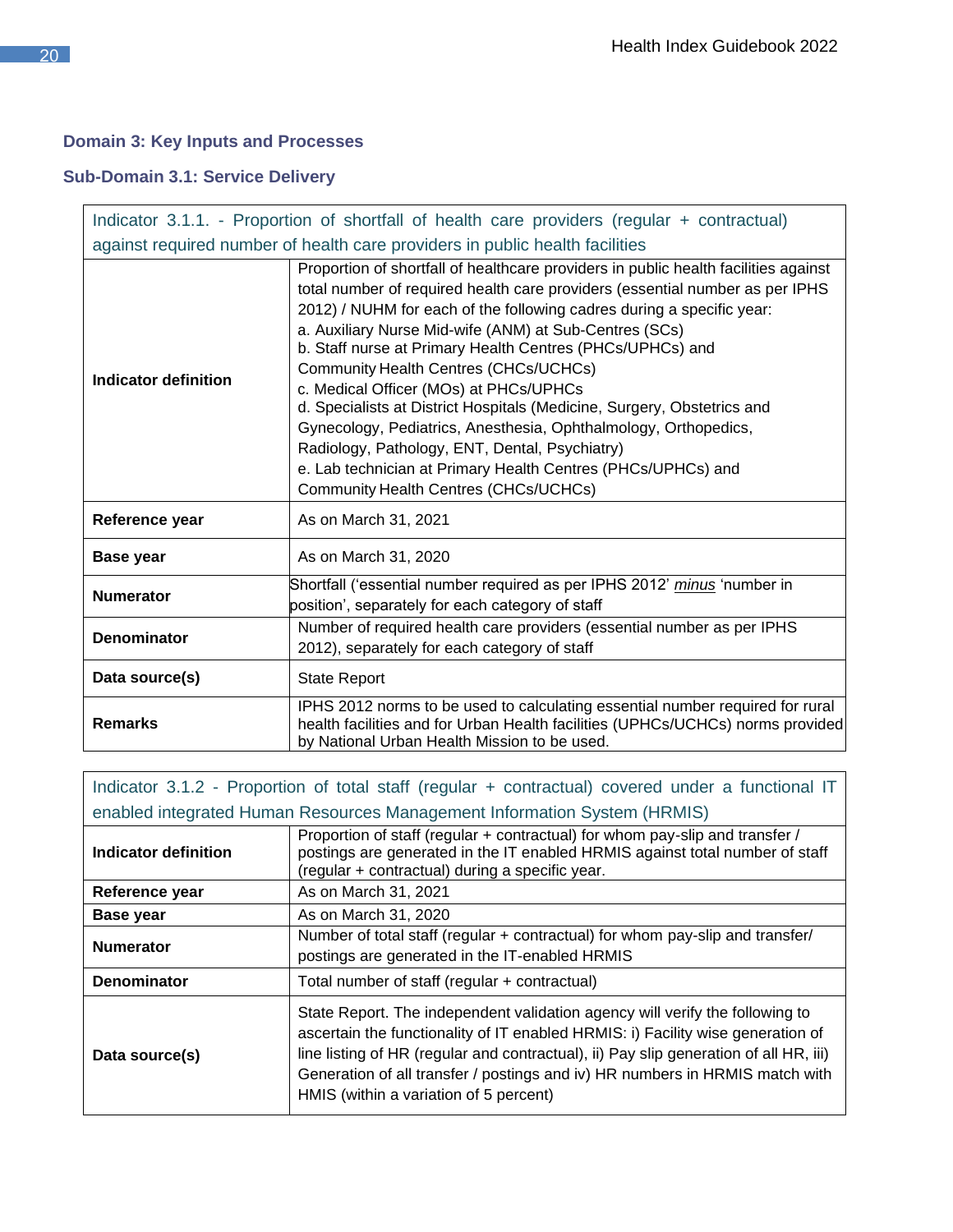<span id="page-20-0"></span>

| Indicator 3.1.3.a - Proportion of specified type of facilities functioning as First Referral Units<br>(FRUs) as against population norm |                                                                                                                                                                                                                                                                                                                                                                 |
|-----------------------------------------------------------------------------------------------------------------------------------------|-----------------------------------------------------------------------------------------------------------------------------------------------------------------------------------------------------------------------------------------------------------------------------------------------------------------------------------------------------------------|
| Indicator definition                                                                                                                    | Proportion of public sector facilities conducting specified number of C-sections<br>per year (FRUs) against the norm of one FRU per 500,000 population during<br>a specific year.                                                                                                                                                                               |
| Reference year                                                                                                                          | 2020-21 (Apr 2020-Mar 2021)                                                                                                                                                                                                                                                                                                                                     |
| <b>Base year</b>                                                                                                                        | 2019-20 (Apr 2019-Mar 2020)                                                                                                                                                                                                                                                                                                                                     |
| <b>Numerator</b>                                                                                                                        | Number of functional FRUs (CHCs/SDHs/DHs) based on specified number of<br>C-sections conducted per year                                                                                                                                                                                                                                                         |
| <b>Denominator</b>                                                                                                                      | Required number of FRUs as per the MoHFW norm of one FRU per 500,000<br>population (Pre-entered)                                                                                                                                                                                                                                                                |
| Data source(s)                                                                                                                          | State Report on number of functional FRUs<br>MoHFW data on required number of FRUs (pre-entered)                                                                                                                                                                                                                                                                |
| Remark                                                                                                                                  | • Criteria for fully operational FRUs:<br>For SDHs/CHCs - conducting minimum 60 C-Sections per year (36 C-<br>$\checkmark$<br>sections per year for Hilly and North-Eastern States/UTs except<br>Assam)<br>For DHs - conducting minimum 120 C-Sections per year (72 C-sections<br>$\checkmark$<br>per year for Hilly and North-Eastern States/UTs except Assam) |

| Indicator 3.1.3.b - Proportion of public health facilities with Kayakalp score >70% against total |                                                                                                                                                                                                                                                                                                                                                                                    |
|---------------------------------------------------------------------------------------------------|------------------------------------------------------------------------------------------------------------------------------------------------------------------------------------------------------------------------------------------------------------------------------------------------------------------------------------------------------------------------------------|
| number of public health facilities                                                                |                                                                                                                                                                                                                                                                                                                                                                                    |
| Indicator definition                                                                              | Proportion of public health facilities (district hospitals, sub-district hospitals,<br>community health centres, primary health centres, UPHCs and HWCs) with<br>Kayakalp External Assessment Score of >70% against total number of<br>public health facilities (district hospitals, sub-district hospitals, community<br>health centres, primary health centres, UPHCs and HWCs). |
| Reference year                                                                                    | As on 31 <sup>st</sup> March, 2021                                                                                                                                                                                                                                                                                                                                                 |
| Base year                                                                                         | As on 31 <sup>st</sup> March, 2020                                                                                                                                                                                                                                                                                                                                                 |
| <b>Numerator</b>                                                                                  | Total number of public health facilities (district hospitals, sub-district hospitals,<br>community health centres, primary health centres, UPHCs and HWCs) with<br>Kayakalp External Assessment score of >70%, separately for each category                                                                                                                                        |
| <b>Denominator</b>                                                                                | Total number of public health facilities (district hospitals, sub-district hospitals,<br>community health centres, primary health centres UPHCs and HWCs),<br>separately for each category                                                                                                                                                                                         |
| Data source(s)                                                                                    | MoHFW data (pre-entered)                                                                                                                                                                                                                                                                                                                                                           |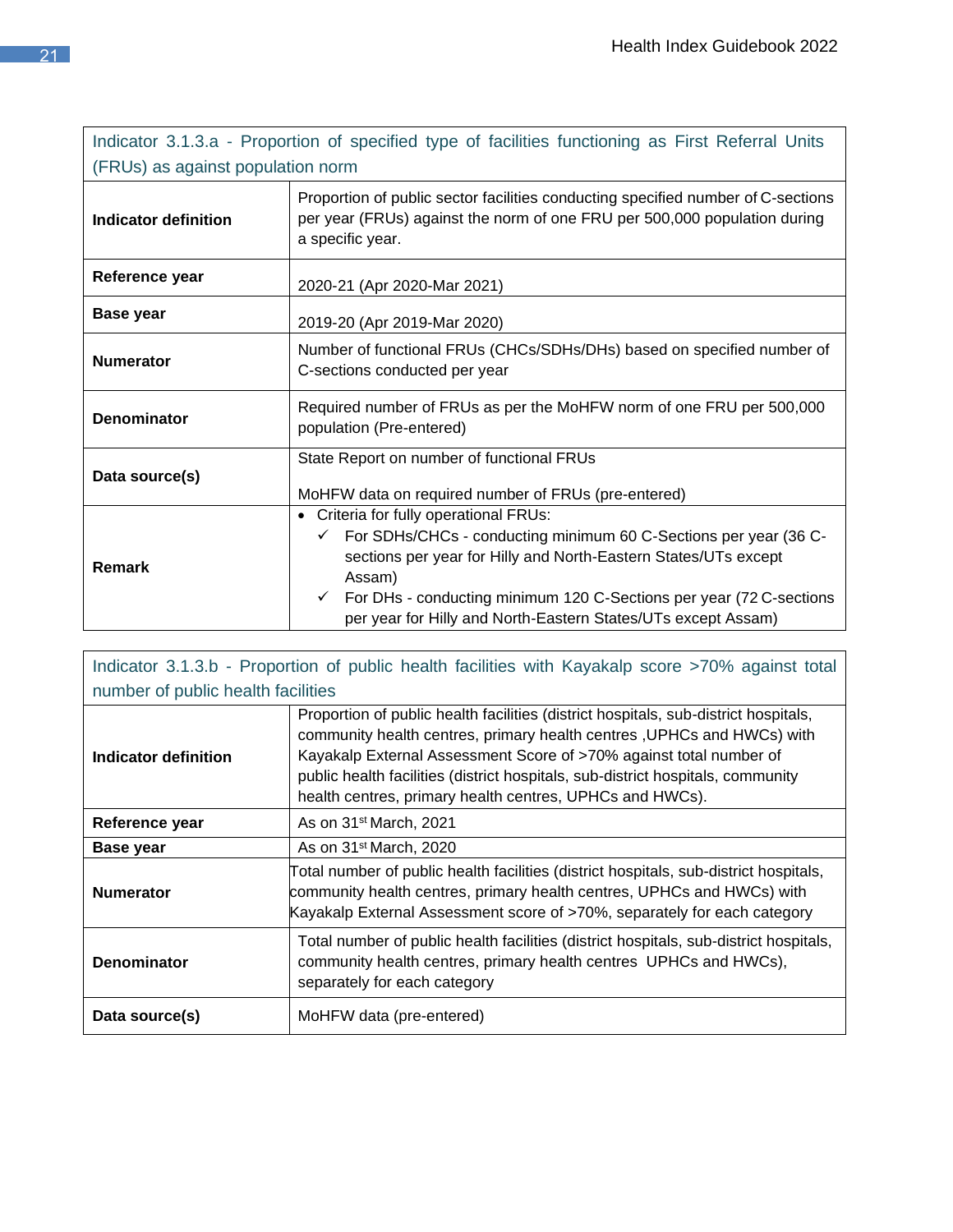<span id="page-21-0"></span>

| Indicator 3.1.4 - Proportion of functional Health and Wellness Centres |                                                                                                                                                                                                                                                                                                                                                                                                      |
|------------------------------------------------------------------------|------------------------------------------------------------------------------------------------------------------------------------------------------------------------------------------------------------------------------------------------------------------------------------------------------------------------------------------------------------------------------------------------------|
| Indicator definition                                                   | Proportion of sub-centres, primary health centres (PHCs) and UPHCs<br>functional as Health and Wellness Centres at the end of specific year against<br>the total number of sub-centres, PHCs and UPHCs                                                                                                                                                                                               |
| Reference year                                                         | As on March 31, 2021                                                                                                                                                                                                                                                                                                                                                                                 |
| <b>Base year</b>                                                       | As on March 31, 2020                                                                                                                                                                                                                                                                                                                                                                                 |
| <b>Numerator</b>                                                       | Number of sub centres, PHCs and UPHCs functional as Health and<br>Wellness Centres, separately for each category                                                                                                                                                                                                                                                                                     |
| <b>Denominator</b>                                                     | Total number of Sub centres, PHCs and UPHCs, separately for each category                                                                                                                                                                                                                                                                                                                            |
| Data source(s)                                                         | MoHFW data (pre-entered)                                                                                                                                                                                                                                                                                                                                                                             |
| <b>Remarks</b>                                                         | A validation check of at least 2% of reported Functional HWCs in each<br>state/UT will be conducted by MoHFW through an independent agency. A<br>correction factor will be applied based on MOHFW's validation check.<br>The functionality of the Health and Wellness center at Sub-center, PHCs<br>and UPHCs will be defined and validated as per the guidelines of Health<br>and Wellness Centers. |
| <b>Supporting documents</b><br>to be uploaded                          | District wise number (numerator and denominator), separately for each<br>category                                                                                                                                                                                                                                                                                                                    |

<span id="page-21-1"></span>

| Indicator 3.1.5 - Proportion of district hospitals with functional Critical Care Units as per IPHS<br>norms 2012. |                                                                                                                                           |
|-------------------------------------------------------------------------------------------------------------------|-------------------------------------------------------------------------------------------------------------------------------------------|
| Indicator definition                                                                                              | Proportion of district hospitals with functional Critical Care Units against total<br>number of district hospitals as per IPHS norms 2012 |
| Reference year                                                                                                    | As on March 31, 2021                                                                                                                      |
| <b>Base year</b>                                                                                                  | As on March 31, 2020                                                                                                                      |
| <b>Numerator</b>                                                                                                  | Number of district hospitals with functional Critical Care Units                                                                          |
| <b>Denominator</b>                                                                                                | Total number of district hospitals                                                                                                        |
| Data source(s)                                                                                                    | State Report or MoHFW                                                                                                                     |
| <b>Supporting documents</b><br>to be uploaded                                                                     | States to provide district wise status of functional Critical Care Units along with<br>necessary details for data validation.             |

<span id="page-21-2"></span>

| Indicator 3.1.6 a - Level of registration of births |                                                                                                                                         |
|-----------------------------------------------------|-----------------------------------------------------------------------------------------------------------------------------------------|
| Indicator definition                                | Proportion of births registered under Civil Registration System (CRS) against<br>the estimated number of births during a specific year. |
| Reference year                                      | 2020 (Jan-Dec 2020)                                                                                                                     |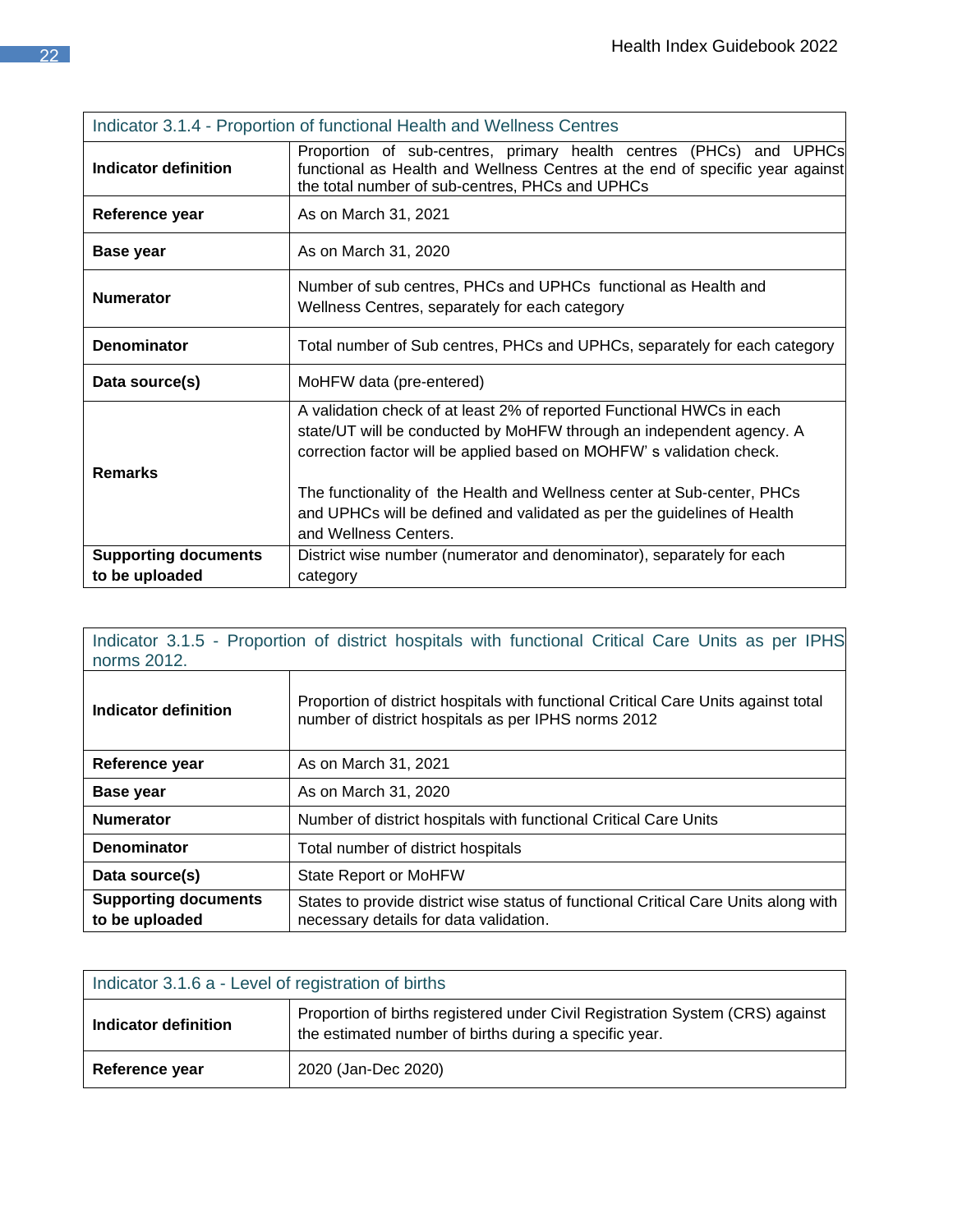| Base year          | 2019 (Jan-Dec 2019)                                   |
|--------------------|-------------------------------------------------------|
| <b>Numerator</b>   |                                                       |
| <b>Denominator</b> | Not applicable as ready figures for CRS are available |
| Data source(s)     | Civil Registration System (CRS) [pre-entered]         |

| Indicator 3.1.6 b - Level of registration of deaths |                                                                                                                                         |
|-----------------------------------------------------|-----------------------------------------------------------------------------------------------------------------------------------------|
| Indicator definition                                | Proportion of deaths registered under Civil Registration System (CRS) against<br>the estimated number of deaths during a specific year. |
| Reference year                                      | 2020 (Jan-Dec 2020)                                                                                                                     |
| <b>Base year</b>                                    | 2019 (Jan-Dec 2019)                                                                                                                     |
| <b>Numerator</b>                                    |                                                                                                                                         |
| <b>Denominator</b>                                  | Not applicable as ready figures for CRS are available                                                                                   |
| Data source(s)                                      | Civil Registration System (CRS) [pre-entered]                                                                                           |

<span id="page-22-0"></span>

| Indicator 3.1.7 - Completeness of Integrated Disease Surveillance Programme (IDSP) reporting of<br>P and L forms |                                                                                                                                         |
|------------------------------------------------------------------------------------------------------------------|-----------------------------------------------------------------------------------------------------------------------------------------|
| Indicator definition                                                                                             | Proportion of Reporting Units (RUs) reporting in stipulated time period against<br>total RUs, for P and L forms during a specific year. |
| Reference year                                                                                                   | 2020 (Jan-Dec 2020)                                                                                                                     |
| <b>Base year</b>                                                                                                 | 2019 (Jan-Dec 2019)                                                                                                                     |
| <b>Numerator</b>                                                                                                 |                                                                                                                                         |
| <b>Denominator</b>                                                                                               | Not applicable as ready figures are available                                                                                           |
| Data source(s)                                                                                                   | Central IDSP, MoHFW Data [pre-entered]                                                                                                  |
| <b>Remarks</b>                                                                                                   | Average scaled value for P and L forms to be calculated based on scaled<br>values of P and L forms                                      |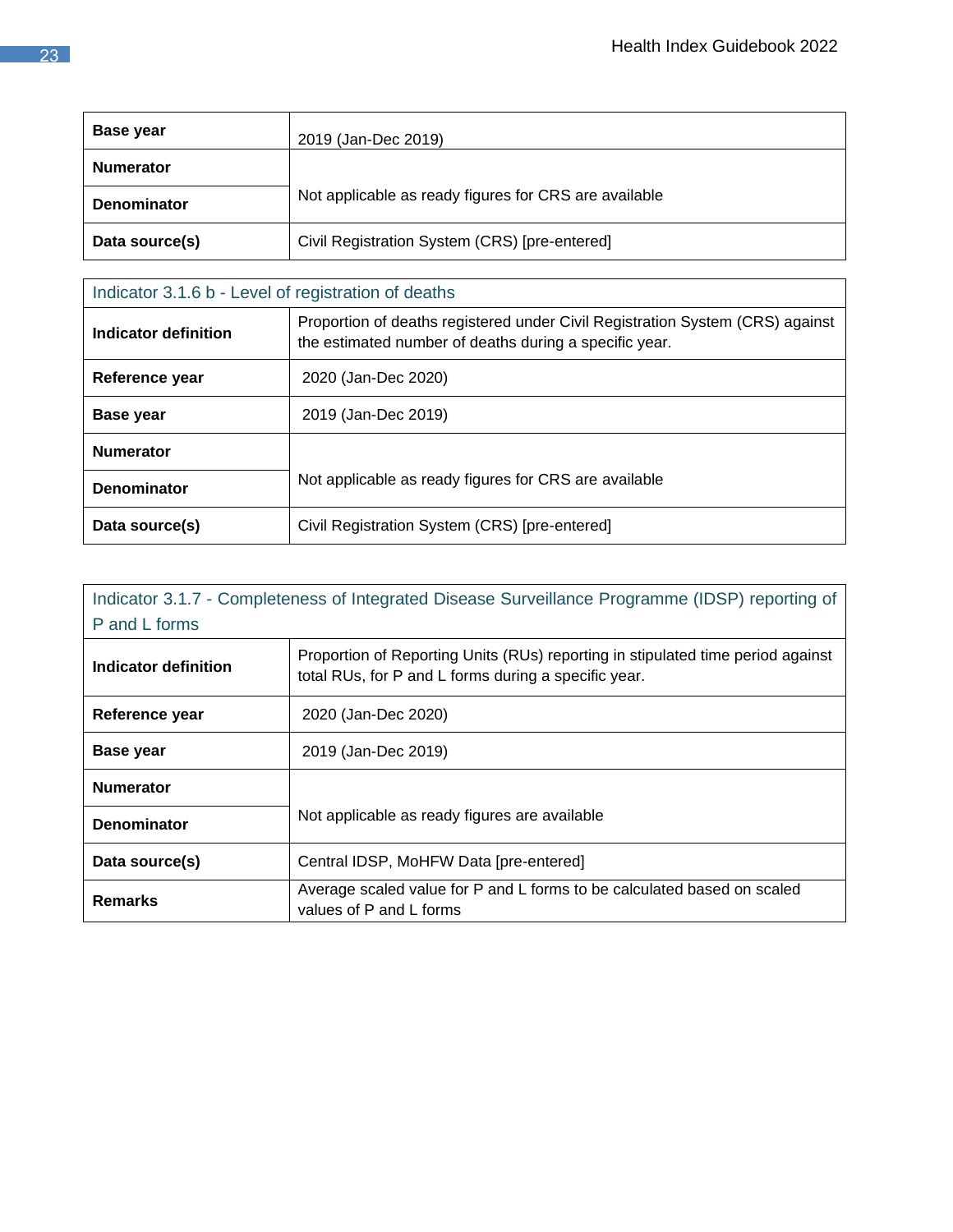<span id="page-23-0"></span>

| Indicator 3.1.8.a - Proportion of public health facilities with accreditation certificates by a |                                                                                                                                                                                                                                                                                                                                                   |
|-------------------------------------------------------------------------------------------------|---------------------------------------------------------------------------------------------------------------------------------------------------------------------------------------------------------------------------------------------------------------------------------------------------------------------------------------------------|
| standard quality assurance programme (NQAS)                                                     |                                                                                                                                                                                                                                                                                                                                                   |
| <b>Indicator definition</b>                                                                     | Proportion of specified type of public health facilities certified by a standard<br>quality assurance programme (NQAS) against the total number of following<br>specified type of facilities during a specific year.<br>1. District hospital (DH) and equivalent<br>2. Sub-district hospital (SDH) and equivalent<br>3. CHC<br>4. PHC<br>5. U-PHC |
| Reference year                                                                                  | As on March 31, 2021                                                                                                                                                                                                                                                                                                                              |
| Base year                                                                                       | As on March 31, 2020                                                                                                                                                                                                                                                                                                                              |
| <b>Numerator</b>                                                                                | Number of specified type of public health facilities<br>(DH<br>and<br>equivalent/SDH and equivalent / CHC/PHC/UPHC) with accreditation<br>certificates (NQAS)                                                                                                                                                                                     |
| <b>Denominator</b>                                                                              | Total number of specified type (DH and equivalent/SDH and equivalent /<br>CHC/PHC/UPHC) of facilities                                                                                                                                                                                                                                             |
| Data source(s)                                                                                  | <b>State Report</b>                                                                                                                                                                                                                                                                                                                               |
| <b>Supporting documents</b><br>to be uploaded                                                   | List of accredited facilities with type of accreditation.                                                                                                                                                                                                                                                                                         |
| <b>Remarks</b>                                                                                  | Average scaled value for DH and equivalent/ SDH and equivalent/<br>CHC,/PHC/UPHC to be calculated based on scaled values of above type<br>of facilities.                                                                                                                                                                                          |

<span id="page-23-1"></span>Indicator 3.1.8. b-i. Proportion of labour room of Medical Colleges, District Hospitals, Sub-District Hospitals and CHCs certified under LaQshya. **Indicator definition** Proportion of Labour Rooms of the specified type of health facilities certified under LaQshya against total number of specified type of facilities during a specific year. 1. Medical Colleges, 2. DH and equivalent, 3. SDH and equivalent 4. CHC **Reference year** 2020-21 (Apr 2020-Mar 2021) **Base year** 2019-20 (Apr 2019-Mar 2020) **Numerator** Total number of Labour Rooms (MC, DH and equivalent, SDH and equivalent and CHCs) certified under LaQshya. **Denominator** Total number of specified type (MC, DH and equivalent, SDH and equivalent and CHCs) of facilities. **Data source(s)** MoHFW data [pre-entered] **Remarks** Average scaled values for MC, DH and equivalent, SDH and equivalent and CHC to be calculated based on scaled values of above type of facilities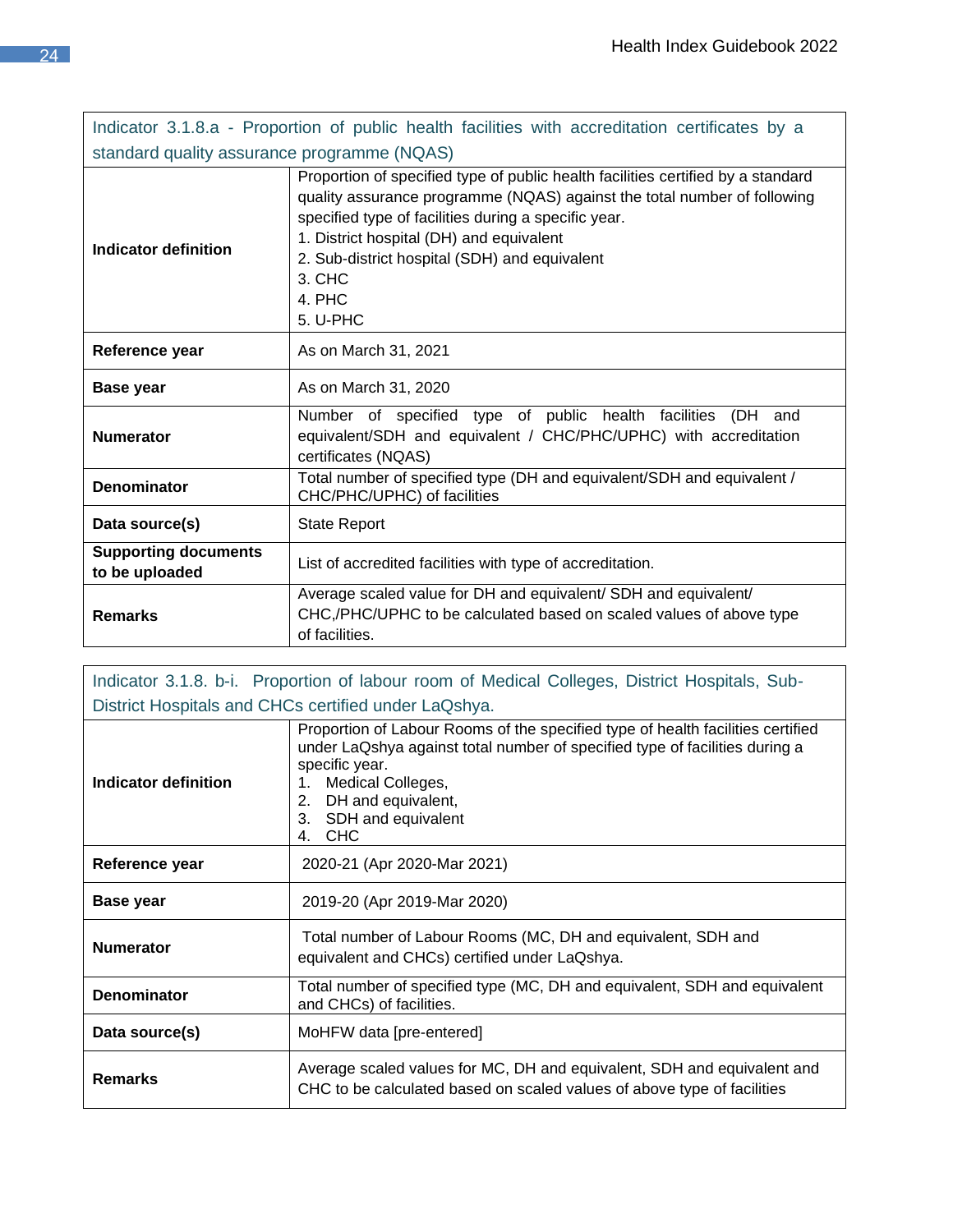٦

<span id="page-24-0"></span>

| Indicator 3.1.8. b-ii. Proportion of Maternity OTs of Medical Colleges, District Hospitals, Sub-<br>District Hospitals and CHCs certified under LaQshya. |                                                                                                                                                                                                                                                                                         |
|----------------------------------------------------------------------------------------------------------------------------------------------------------|-----------------------------------------------------------------------------------------------------------------------------------------------------------------------------------------------------------------------------------------------------------------------------------------|
| Indicator definition                                                                                                                                     | Proportion of Maternal OTs of the specified type of health facilities certified<br>under LaQshya against total number of specified type of facilities during a<br>specific year.<br>Medical Colleges,<br>1.<br>DH and equivalent,<br>2.<br>SDH and equivalent<br>3.<br><b>CHC</b><br>4. |
| Reference year                                                                                                                                           | 2020-21 (Apr 2020-Mar 2021)                                                                                                                                                                                                                                                             |
| Base year                                                                                                                                                | 2019-20 (Apr 2019-Mar 2020)                                                                                                                                                                                                                                                             |
| <b>Numerator</b>                                                                                                                                         | Total number of Maternal OTs (MC, DH and equivalent, SDH and<br>equivalent and CHCs) certified under LaQshya.                                                                                                                                                                           |
| <b>Denominator</b>                                                                                                                                       | Total number of specified type (MC, DH and equivalent, SDH and equivalent<br>and CHCs) of facilities.                                                                                                                                                                                   |
| Data source(s)                                                                                                                                           | MoHFW data [pre-entered]                                                                                                                                                                                                                                                                |
| <b>Remarks</b>                                                                                                                                           | Average scaled values for MC, DH and equivalent, SDH and equivalent and<br>CHC to be calculated based on scaled values of above type of facilities                                                                                                                                      |